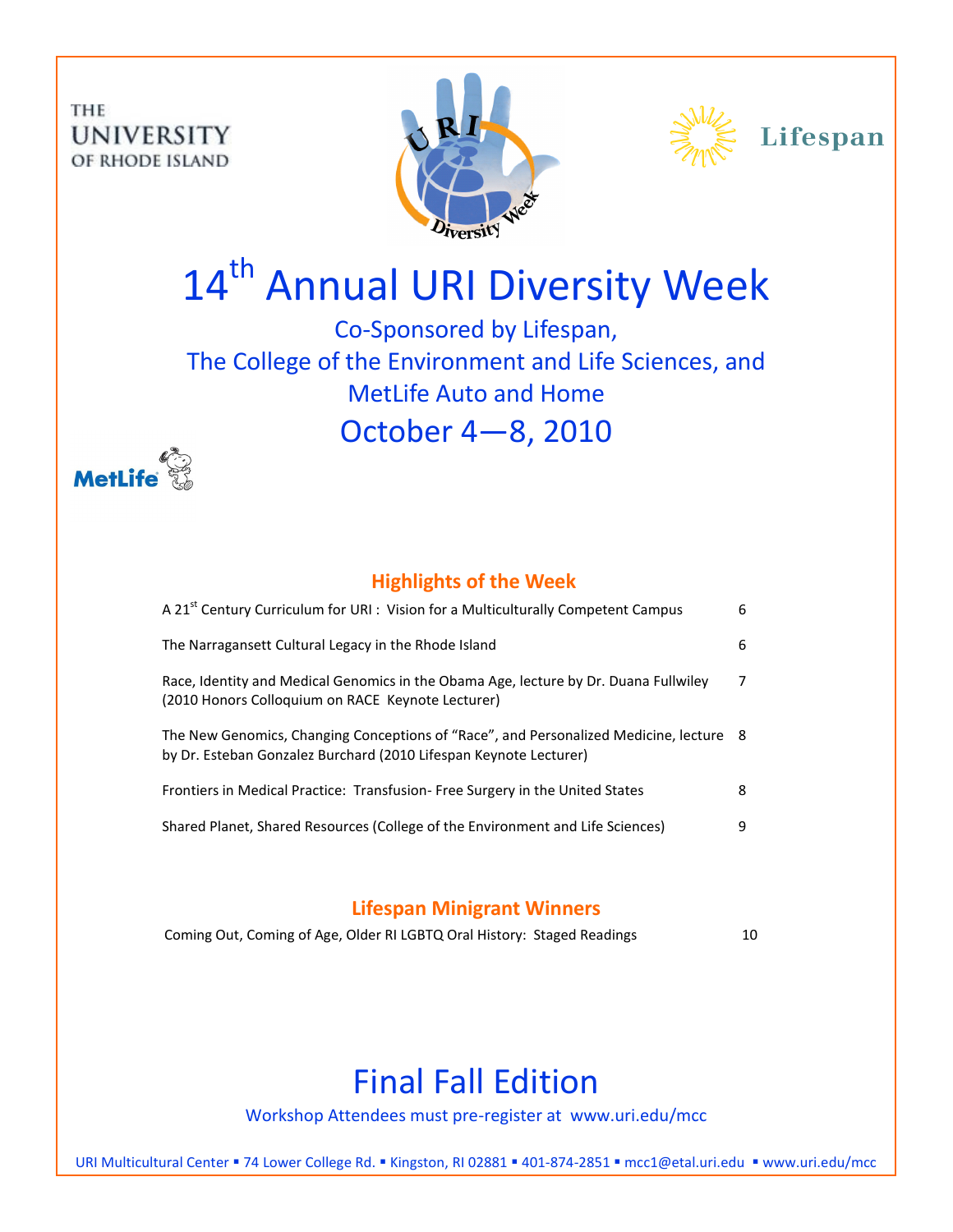#### **A Message from the URI Diversity Week Planning Committee**

Dear Members and Friends of the URI Academic Community,

We wish to report to you on several developments during the past year that will help URI Diversity Week build capacity and institutional impact.

- 1. The URI Academic Plan 2010-2015, Charting Our Path to the Future: Toward a Renewal Culture of Achievement identifies URI Diversity Week as an action step by which the university can "ensure an equitable and inclusive campus community".
- 2. Lifespan, Rhode Island's leading health care provider, continues as a Major Sponsor of URI Diversity Week for the fourth consecutive year, enabling the incorporation of nationally and internationally known scholar researchers as lecturers, supporting the URI Diversity Week Minigrants Program, creating capacity to measure the impacts of the Week, and empowering us to work towards diversification of the state's health care workforce.
- 3. Dr. Clare Ginger, Chair, Natural Resources, University of Vermont, completed a well-received process evaluation of URI Diversity Week, which was unveiled at an open public hearing during February 2010, offering eight recommendations, with two of those recommendations addressed this year.
- 4. The URI College of the Environment and Life Sciences becomes the first academic college of the university to plan and implement a Diversity Day during URI Diversity Week to showcase the commitment toward building a diverse learning community of its faculty, students, staff, and alumni.
- 5. MetLife Auto and Home joins URI Diversity Week as a sponsor with its interest in diversifying the business workforce.
- 6. Pro-Change Behavior Systems, Inc. has collaboratively been retained by URI Diversity Week to develop a research instrument to measure performance improvement outcomes to participants.

In addition, the Psychology Department, URI 101, the URI Honors Colloquium, and the Department of Sociology continue their fruitful collaboration with URI Diversity Week, respectively, since 1997, 1999, 2002, and 2005.

**Dr. Judy Van Wyk (Co-Chair) Melvin Wade (Co-Chair) Dr. Paul Bueno de Mesquita (Co-Chair) Dr. Mailee Kue (Co-Chair)**

#### **Attendee Pre-Registration for Diversity Week Workshops**

This year, we are continuing pre-registration for attendance at Diversity Week workshops. Please instruct your students to pre-register so that they may ensure a seat for the workshop. Walk-ins will be permitted after preregistered attendees have been admitted.

Students can pre-register at www.uri.edu/mcc beginning September 8, 2010.

If you would like to bring your entire class to a workshop, please contact Mailee Kue at maileekue@uri.edu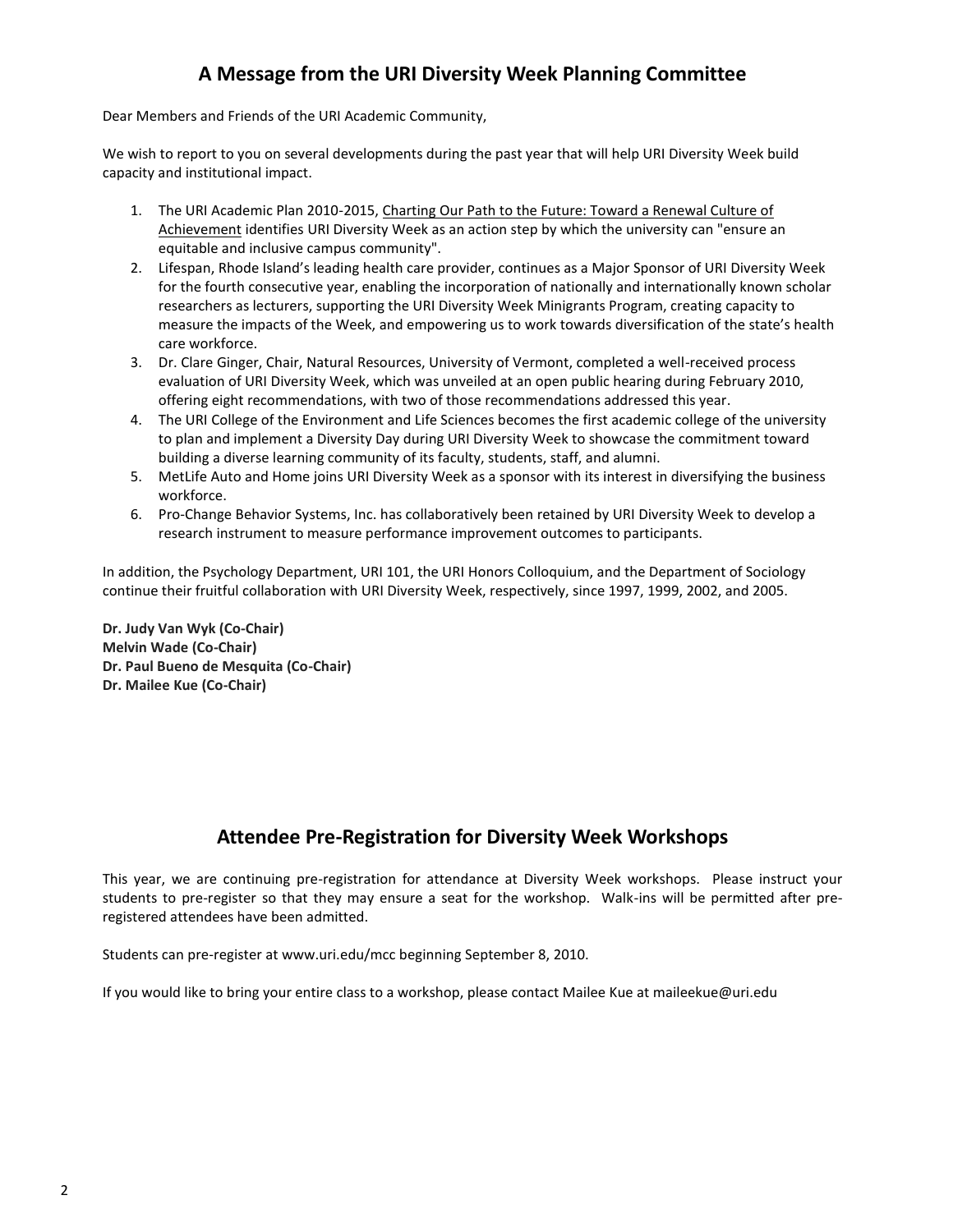#### **URI Diversity Week and the College of the Environment and Life Sciences**

It has been a pleasure for us as staff of the URI Multicultural Center, to work with the leadership and faculty of the URI College of Environmental and Life Sciences (CELS) in planning and implementing CELS Diversity Day on Wednesday, October 6, 2010 during the 14th Annual URI Diversity Week. During the months of preparation, former interim Dean Dr. Nancy Fey-Yensen, with the able assistance of 4-H Program Leader Marcia Morreira, is to be commended for taking on the challenge of creating a format for workshops, recruiting presenters, and enlisting and maintaining support within the College for the project. CELS will become the first in a rotation of academic colleges that will plan and present a day-long schedule during subsequent URI Diversity Weeks.

The College's diversity footprint is evidenced in the collaboration of several of its faculty with the Paul Cuffee School in Providence, a charter school whose maritime-oriented curriculum and multi-ethnic student body reflect the priorities of the school's namesake, an 18th century African-American sea captain, businessman, and multicultural educator (http://cels.uri.edu/news/archive/nCuffee.aspx). We anticipate that the College's diversity agenda will continue and expand under the new Dean, Dr. John Kirby.

In working with CELS our staff has deepened its understanding of the intersections between multiculturalism and the environmental and life sciences. As concerns about the health of the planet emerged in the 1970's, scholars and policymakers heightened their awareness of the impact of human choices on the sustainability of the planet and its biodiversity. During the 1980's, they began to reframe the meaning of development, replacing purely economic attributes with ones centered on the needs and capacities of humans in their social, economic, cultural, and environmental contexts. During the 1990's, the United Nations, headed by then-Secretary General Kofi Annan, was a leader in integrating cultural diversity into policy around sustainable development. According to biologist Luisa Maffi (2007), **"a sustainable world means a world in which not only biological diversity but also cultural and linguistic diversity thrive, as critical components to the web of life, and (as) contributing factors in the vitality, organization, and resilience of the ecosystems that sustain life."** 

Our collaboration with CELS has broadened our working vocabulary for multiculturalism by establishing linkages between cultural diversity and themes, such as sustainability, development, and biodiversity. We hope that further discussion will be prompted about the meaning and significance of these interdependent themes, and the role the themes should play in the academic life of the campus, both within and beyond CELS.

**Melvin Wade (Co-Chair) Dr. Mailee Kue (Co-Chair)**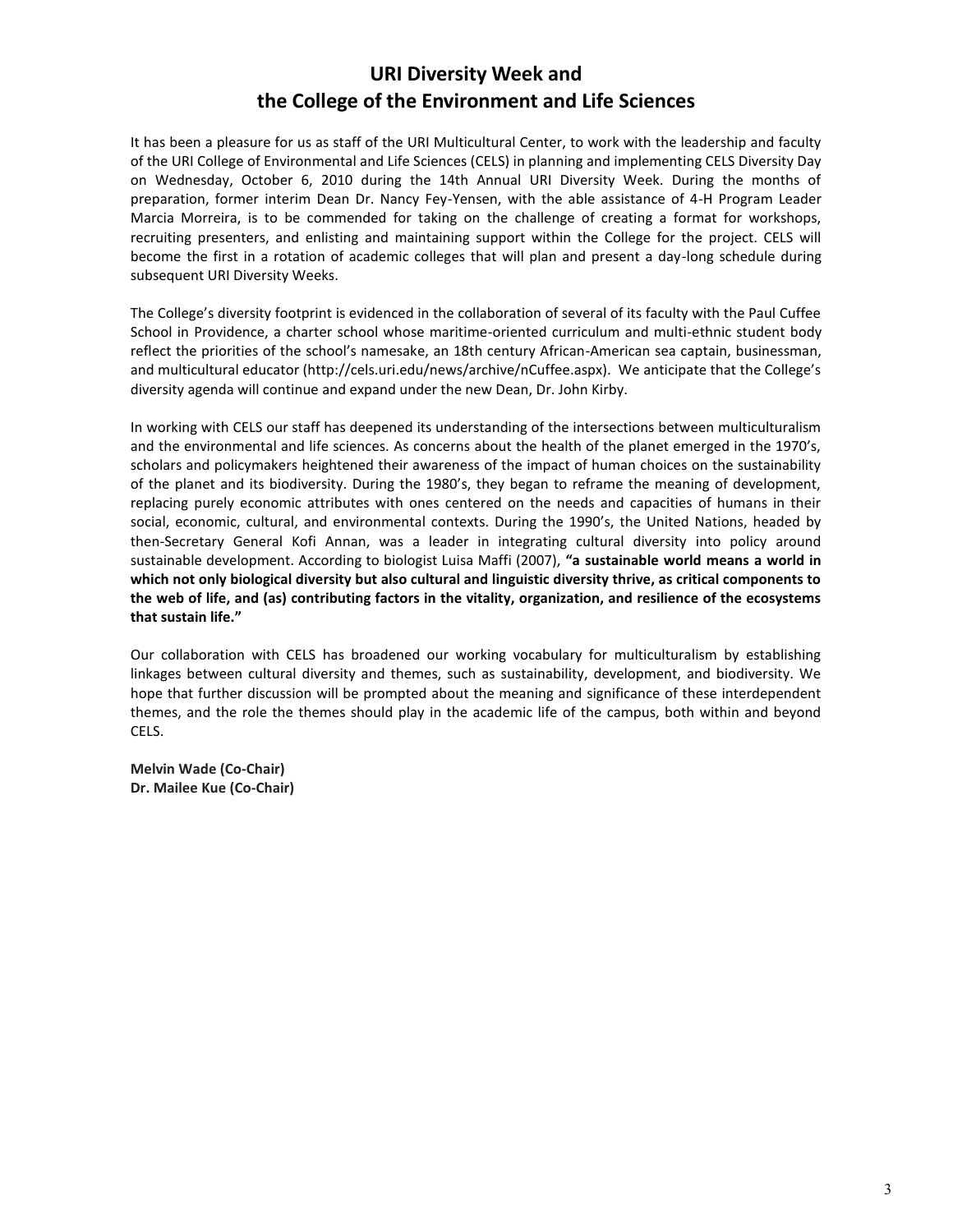## **2010 Honors Colloquium on RACE and Diversity Week Keynote Lecturer Dr. Duana Fullwiley, Harvard University**



Duana Fullwiley is an anthropologist of science and medicine whose research explores how personal identity, health status, and molecular genetic findings increasingly intersect. Currently, she is completing a book called *The Enculturated Gene* that draws on ethnographic fieldwork in the US, France and Senegal, West Africa on locally varied versions of sickle cell science and disease embodiment. Since 2003, she has also conducted multi-sited field research in the United States on emergent technologies that measure human genetic diversity among populations and between individuals. As an outgrowth of this research, she has become particularly interested in how scientists promote civic ideas of genetic citizenship, how they enlist participant involvement in

specific disease research problems, and how they also contribute to social movements of historical reckoning. In its detail, her work on these societal and scientific issues explores how U.S. political concepts of diversity, usually glossed as 'race,' function in genetic recruitment protocols and study designs for research on complex diseases, "tailored medicine," ancestry tracing, and personal genomics.

Professor Fullwiley's work has been funded by the National Science Foundation, the Robert Wood Johnson Foundation, the Social Science Research Council, the Andrew and Florence White Fellows program in Medicine and the Humanities, the Ford Foundation, and the Wenner-Gren Foundation for Anthropological Research. She has been an invited scholar at the Centre de Sociologie de l'Innovation (1997-1998, 2000 and 2002) in Paris, a USIA Fulbright Scholar to Senegal, a fellow at the School of Social Science at the Institute for Advanced Study in Princeton (2004-2005), and a Robert Wood Johnson Health and Society Scholar at the Harvard School of Public Health (2005-2007). Currently, she holds a National Science Foundation Scholars Award (2009-2011) in NSF's Science & Society Program to complete research for her second book project called *Mark(er)ing Difference: Mapping Race and Human Diversity in American Genome Science.* Fullwiley holds a joint appointment in the Departments of Anthropology and African and African-American Studies at Harvard University where she is an Assistant Professor. This program is co-sponsored by the URI Honors Colloquium and the Multicultural Center.

#### **2010 Lifespan Keynote Lecturer**

## **Dr. Esteban Gonzalez Burchard, University of California, San Francisco**



Esteban Gonzalez Burchard is the Principal Investigator for the Genetics of Asthma in Latino Americans Study (GALA) and the Study of African Americans, Asthma, Genes, and Environments (SAGE) whose research focuses on the role of genetic and environment risk factors for asthma and drug response among racially/ethnically diverse populations. Dr. Gonzalez Burchard currently serves as the Director of the UCSF DNA Bank and Asthma Genetics Core Facility. He is also an attending physician in Pulmonary and Critical Care Medicine at the San Francisco General Hospital. From his research he focuses on identifying "ethnic-specific" genetic and biologic risk factors for asthma, asthma severity and drug responsiveness among U.S. ethnic and racial minority groups. Dr. Gonzalez Burchard is especially interested in how race and racially specific genetic differences

influence disease and response to therapies. In addition, Dr. Burchard co-directs the UCSF/SFGH DNA Banking Facility located in San Francisco General Hospital. Dr. Esteban Gonzalez Burchard is currently helping to develop methods to improve the application of population based genetic studies to ethnically admixing populations.

Dr. Esteban Gonzalez Burchard received his M.D. degree from Stanford University School of Medicine in 1995. . He completed clinical training in Internal Medicine at Harvard's Brigham and Women's Hospital, and in Pulmonary/Critical Care Medicine at UCSF. Dr. Gonzalez also completed his clinical research training at the Harvard School of Public Health. He received his M.P.H. degree in epidemiology from UC Berkeley and joined the UCSF faculty in 2001. This program is cosponsored by Lifespan and the Multicultural Center.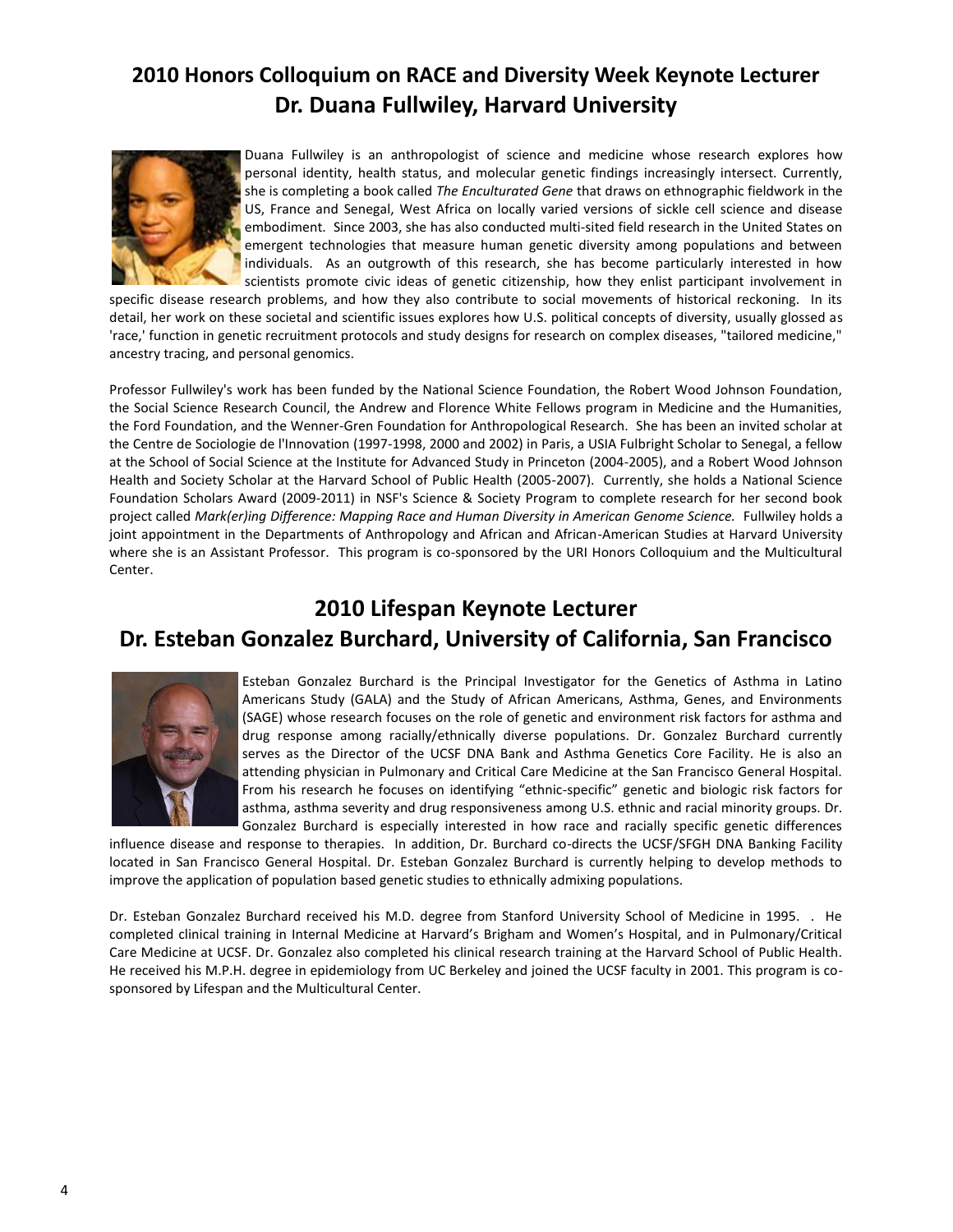## **Multicultural Competency**

The Academic Affairs Diversity Task Force proposes a set of ten Multicultural Competencies that will provide context for multicultural understanding at URI and serve as learning goals for all URI students and as core elements for multicultural curriculum development. The goals are to ensure that all students at URI develop knowledge, awareness, and skills in regard to diversity, equity, and multiculturalism and provide a foundation for individual transformation and the development of inclusive and pluralistic communities on campus and throughout the world.

#### **These competencies will be used throughout the program booklet to guide students, faculty and staff in their participation at events during this year's Diversity Week of events. You will see these codes within the workshop information from pages 6-11.**

#### **Specific Competencies**

Exposure/Awareness **(E)**

- Awareness of the meaning of diversity and multiculturalism, including the legal and ethical aspects of affirmative action, prejudice, and discrimination
- Awareness of identity formation and development, and how our own identities and those of others affect attitudes and behavior
- Development of a multidisciplinary appreciation of multicultural diversity and origins of American society as well as diverse cultures around the globe, including recognizing commonalities and differences across cultures
- Awareness of the interrelationship between sustainable development, biodiversity, and cultural diversity\*

Knowledge/Understanding **(K)**

- Knowledge and understanding of power structures, privilege, and explicit and implicit prejudice and how they relate to American society, including within our University community
- Knowledge and understanding of the history and patterns of difference, discrimination, and oppression with regard to different groups, including, but not limited to, race, ethnicity, gender, sexual orientation, class, ability, and culture, and how they relate to American society, including within our University community
- Knowledge and understanding of the social construct of race and its social, political, economic, and behavioral consequences
- Knowledge and understanding of development as enabling human capabilities to improve the quality of life and protect the integrity of the environment\*

Skills **(S)**

- Development of problem-solving and analytical skills about diversity as a means of constructing action plans for addressing diversity issues in the community and resolving conflicts linked to difference
- Ability to carry out meaningful cross-cultural discourse with people whose voices, experiences, and ideas are different from our own for the purpose of creating a shared vision of American and global society
- Development of advocacy and change management skills for achieving social equity
- Knowledge and understanding of human production and consumption patterns on biodiversity and cultural diversity \*
- Cultivation of critical thinking and teamwork skills for improving the conservation of natural resources and the management of human needs and capabilities\*

Transformation **(T)**

 Developing the capacity for deep understanding, reflection, and empathy with regard to the current and past experiences of marginalized groups at URI and across the nation, including issues of discrimination, injustice, and hate, and summoning the internal courage to confront such issues

\* Added by URI Diversity Week Planning Committee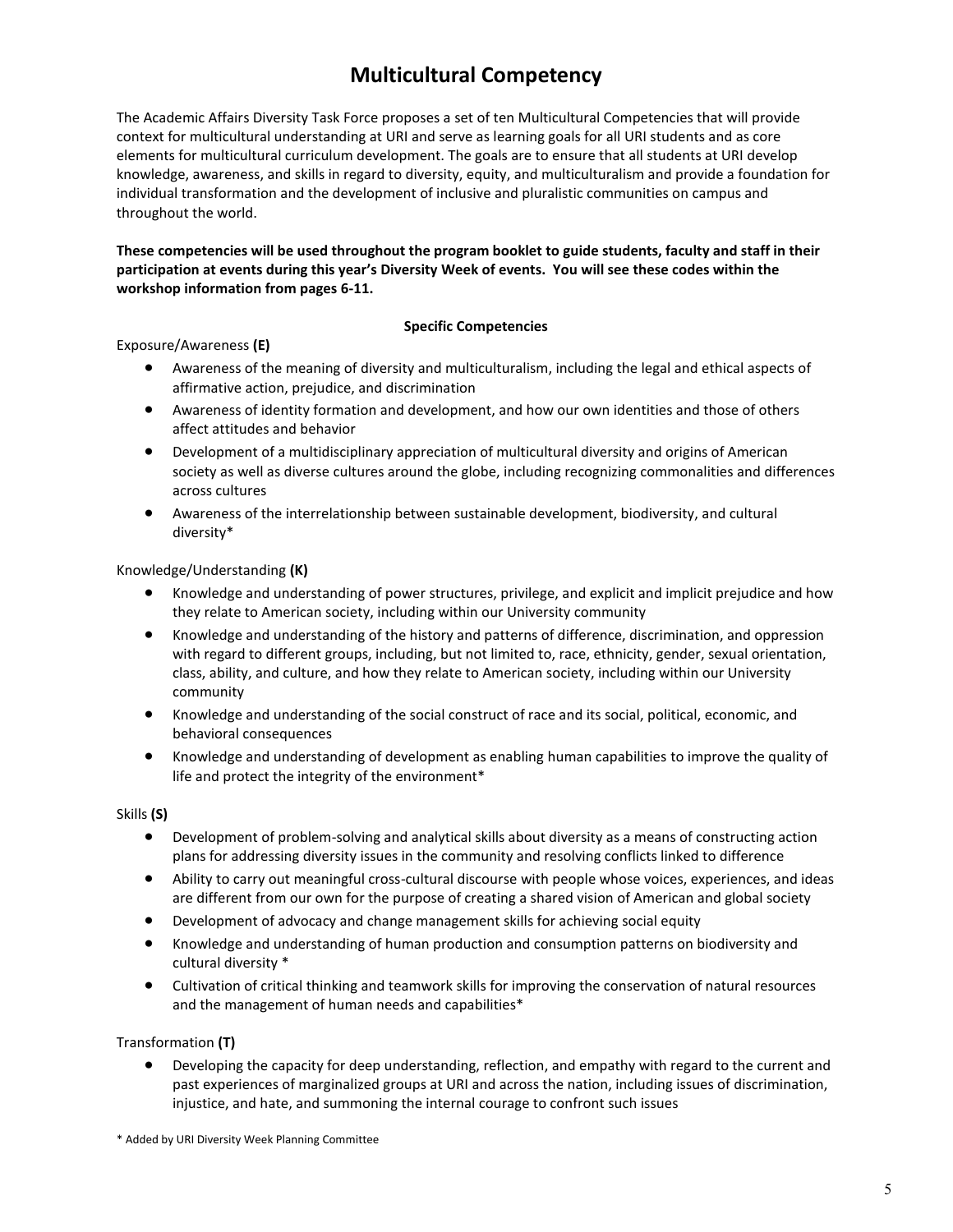# **Monday, October 4th**

Celebration & Exploration of Diversity

| 1:00 <sub>pm</sub><br>1:50 <sub>pm</sub> | A 21 <sup>st</sup> Century Curriculum for URI: Vision for a<br><b>Multiculturally Competent Campus</b><br>Multicultural Center, Hardge Forum (Rm. 101)<br>Facilitated by Provost Donald DeHayes and Vice<br>Provost Laura Beauvais, Office of the Provost; and<br>the Academic Affairs Committee. (S)                                                                                                                                                                   | Tips for Success: The Experience of Successful Latino<br><b>Businesspeople</b><br>Multicultural Center, Computer Classroom (Rm. 005)<br>Facilitated by Dr. Megan Echevarría, Spanish<br>International Engineering Program; and Dr. Ignacio<br>Pérez-Ibáñez, Language Learning Resource Center. Co-<br>sponsored by the Spanish International Engineering<br>Program. (K) |
|------------------------------------------|-------------------------------------------------------------------------------------------------------------------------------------------------------------------------------------------------------------------------------------------------------------------------------------------------------------------------------------------------------------------------------------------------------------------------------------------------------------------------|--------------------------------------------------------------------------------------------------------------------------------------------------------------------------------------------------------------------------------------------------------------------------------------------------------------------------------------------------------------------------|
| 3:00pm<br>3:50pm                         | Pathways to Graduate School: Becoming a<br><b>Promising Scholar</b><br>Multicultural Center, Hardge Forum (Rm. 101)<br>Facilitated by Dr. Nasser Zawia, Graduate School; Dr.<br>Alycia Mosley Austin, Graduate Recruitment and<br>Diversity Initiatives; Dr. Paul Bueno de Mesquita,<br>Psychology and Center for Nonviolence and Peace<br>Studies; and graduate student panelists. (E)                                                                                 | The Narragansett Cultural Legacy in Rhode Island<br>Multicultural Center, Computer Classroom (Rm. 005)<br>Facilitated by Loren Spears, Tomaquag Indian<br>Memorial Museum. (K)                                                                                                                                                                                           |
| 4:00pm<br>4:50pm                         | <b>Promising Scholars: Graduate Student Research</b><br><b>Symposium on Diversity (Social Sciences,</b><br>Humanities, Fine Arts, Education)<br>Multicultural Center, Hardge Forum (Rm. 101)<br>Facilitated by Dr. Paul Bueno de Mesquita,<br>Psychology and Center for Nonviolence and Peace<br>Studies; Dr. Nasser Zawia, Graduate School; and Dr.<br>Alycia Mosley Austin, Graduate Recruitment and<br>Diversity Initiatives; and graduate student panelists.<br>(K) |                                                                                                                                                                                                                                                                                                                                                                          |
| 6:00pm<br>6:50pm                         | Social/Political Protest in Hip-Hop, from the 1980's<br>to Today<br>Multicultural Center, Hardge Forum (Rm. 101)<br>Facilitated by Scott Vaudreuil, Computer Science. (E)                                                                                                                                                                                                                                                                                               | The Rise of Anti-Hispanic Bias in the US: America at a<br>Political Crossroad. How Culturally Arid is Arizona?<br>Multicultural Center, Computer Classroom (Rm. 005)<br>Facilitated by Dr. Tom Morin, Languages. Co-<br>sponsored by the Latin American Student Association<br>$(LASA)$ . $(K)$                                                                          |
| 7:00pm                                   | "Born into the Brothels": Calcutta's Red Light Kids<br>(Video)<br>Multicultural Center, Hardge Forum (Rm. 101)<br>Facilitated by the URI Peer Advocates; and Jennifer<br>Longa Moio, Women's Center. (E)                                                                                                                                                                                                                                                                |                                                                                                                                                                                                                                                                                                                                                                          |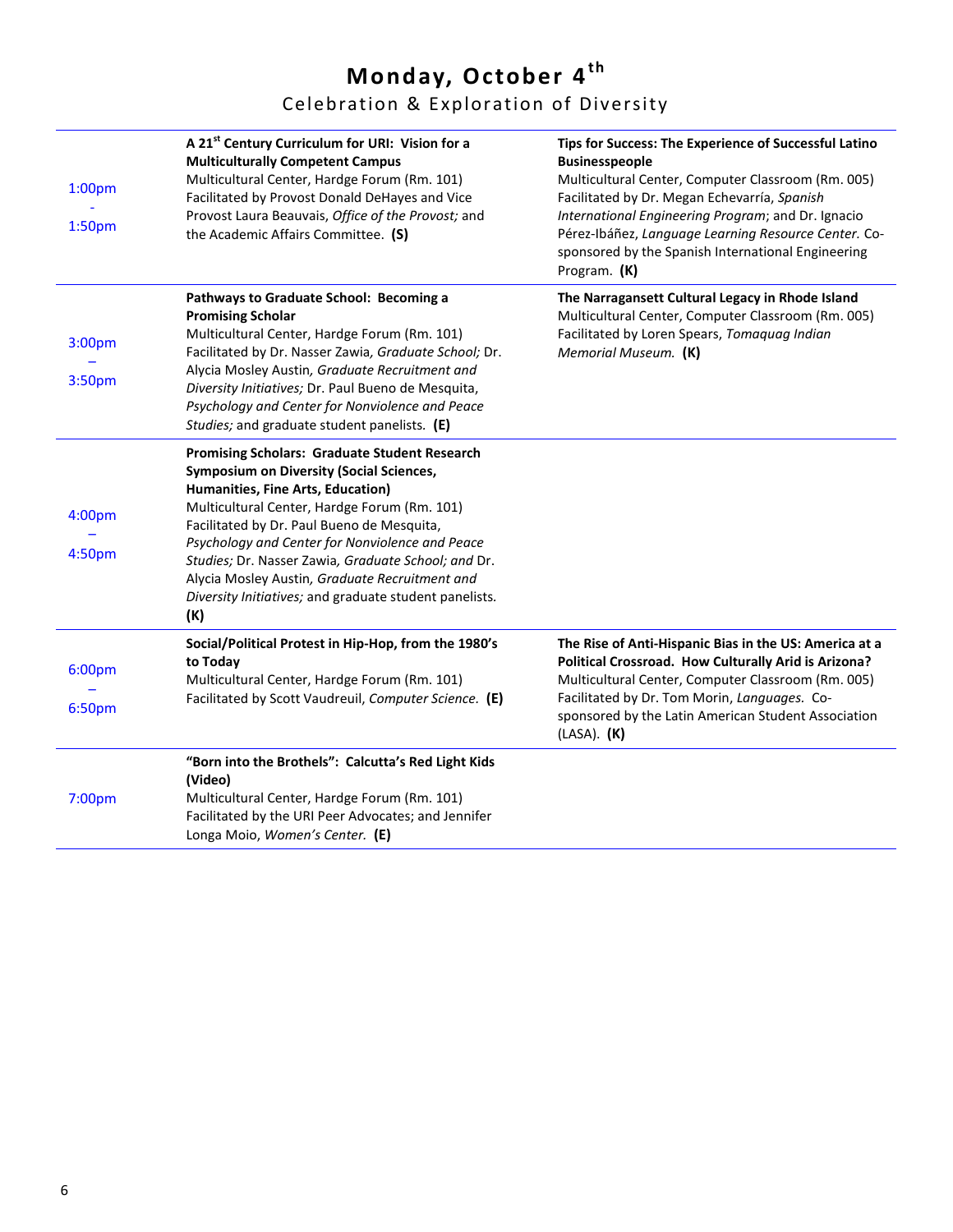# **Tuesday, October 5th**

Diversity Conversations

| 9:30am             | Healing Journey of the African Drum<br>Multicultural Center, Hardge Forum (Rm. 101)<br>Facilitated by Obuamah Addy, Artist; and Dr. Margaret                    | "Orange Revolution": Political Protest Leads to Liberation<br>(Video)<br>Multicultural Center, Computer Classroom (Rm. 005)                               |  |
|--------------------|-----------------------------------------------------------------------------------------------------------------------------------------------------------------|-----------------------------------------------------------------------------------------------------------------------------------------------------------|--|
| 10:45am            | Frazier, Music. (E)                                                                                                                                             | Facilitated by Mila Tsikhotskiy, SNIC. Co-sponsored by the<br>Student Nonviolence Involvement Committee (SNIC). (K)                                       |  |
| 11:00am            | <b>Building Bridges Between Student Athletes of Color</b><br>and the Campus<br>Multicultural Center, Hardge Forum (Rm. 101)                                     | Coming Home and Movin' On-Not so Fast, Veteran!<br>Multicultural Center, Computer Classroom (Rm. 005)<br>Facilitated by Christine Dolan, Education; Nancy |  |
| 12:15pm            | Facilitated by Dr. Deb Cohen, University College. Co-<br>sponsored by the Student Athlete Advisory<br>Committee. (SAAC). (K)                                    | Kelley, Human Science & Services; Daniel Ustick, Career<br>Services; and a panel of veteran students. (K)                                                 |  |
| 12:30pm            | And What about Our Future? Climate Change - An<br><b>Issue of Intergenerational Justice</b>                                                                     |                                                                                                                                                           |  |
| 1:45 <sub>pm</sub> | Multicultural Center, Hardge Forum (Rm. 101)<br>Facilitated by Christine Muller, Music. (E)                                                                     |                                                                                                                                                           |  |
|                    | How College Students Can Change the World<br>Multicultural Center, Hardge Forum (Rm. 101)                                                                       | The Stream Between Extremes: Diversity Within Faith<br><b>Traditions</b>                                                                                  |  |
| 2:00 <sub>pm</sub> | Facilitated by Dr. Paul Bueno de Mesquita, Psychology<br>and Center for Nonviolence and Peace Studies; and                                                      | Multicultural Center, Computer Classroom (Rm. 005)<br>Facilitated by Fr. Matthew Glover, URI Catholic Center; Rev.                                        |  |
| 3:15pm             | members of the Student Nonviolence Involvement<br>Committee. Co-sponsored by Brothers On a New                                                                  | Jennifer Phillips, St. Augustine's Episcopal Church; Fr.<br>Anthony Perkins, St. Michael Ukrainian Orthodox Church;                                       |  |
|                    | Direction (BOND). (S)                                                                                                                                           | and Amy Olson, URI Hillel: The Jewish Student Center. (K)                                                                                                 |  |
|                    | "Pudding" the ABILITY Back into Disability: Interactive<br><b>Simulation &amp; Reflection about Disabilities</b>                                                | The U.S. Anti-Immigration Discourse and<br>De-humanizing the Other                                                                                        |  |
| 3:30pm             | (Participation limited to the first 30 people)<br>Multicultural Center, Hardge Forum (Rm. 101)                                                                  | Multicultural Center, Computer Classroom (Rm. 005)<br>Facilitated by Dr. Rosaria Pisa, Sociology/Anthropology. Co                                         |  |
| 4:45pm             | Facilitated by Krista Simeone, Psychology; and<br>members of Students for a More Accessible Campus<br>$(SMAC).$ $(S)$                                           | -sponsored by the Cape Verdean Student Association<br>$(CVSA)$ . $(K)$                                                                                    |  |
|                    | <b>Student Senate Open Forum on Diversity</b><br>Multicultural Center, Hardge Forum (Rm. 101) (Please                                                           | URI Summer Study in Ghana Preview: General<br><b>Information Session</b>                                                                                  |  |
| 6:00pm             | note room change)                                                                                                                                               | Multicultural Center, Computer Classroom (Rm. 005)                                                                                                        |  |
| 7:00 <sub>pm</sub> | Facilitated by Brandford Davis, David Coates, Gianna<br>Prata, Student Senate; and other members of the<br>Student Senate. (E)                                  | Facilitated by Samuel Aboh, African and African American<br>Studies. (E)                                                                                  |  |
|                    | Marriage Equality: Learn About the Ongoing Struggle<br>for Same Sex Marriage in RI and Nationally (Video)                                                       |                                                                                                                                                           |  |
| 7:30pm             | Multicultural Center, Hardge Forum (Rm. 101)<br>Facilitated by Andrew Winters, URI GLBT Center; and<br>members of Marriage Equality Rhode Island (MERI).<br>(K) |                                                                                                                                                           |  |
|                    |                                                                                                                                                                 | 2010 Fall Honors Colloquium RACE                                                                                                                          |  |
| 7:00 <sub>pm</sub> | Race, Identity and Medical Genomics in the Obama Age                                                                                                            |                                                                                                                                                           |  |
|                    | Edwards Hall, Auditorium<br>Keynote by Dr. Duana Fullwiley, Harvard University                                                                                  |                                                                                                                                                           |  |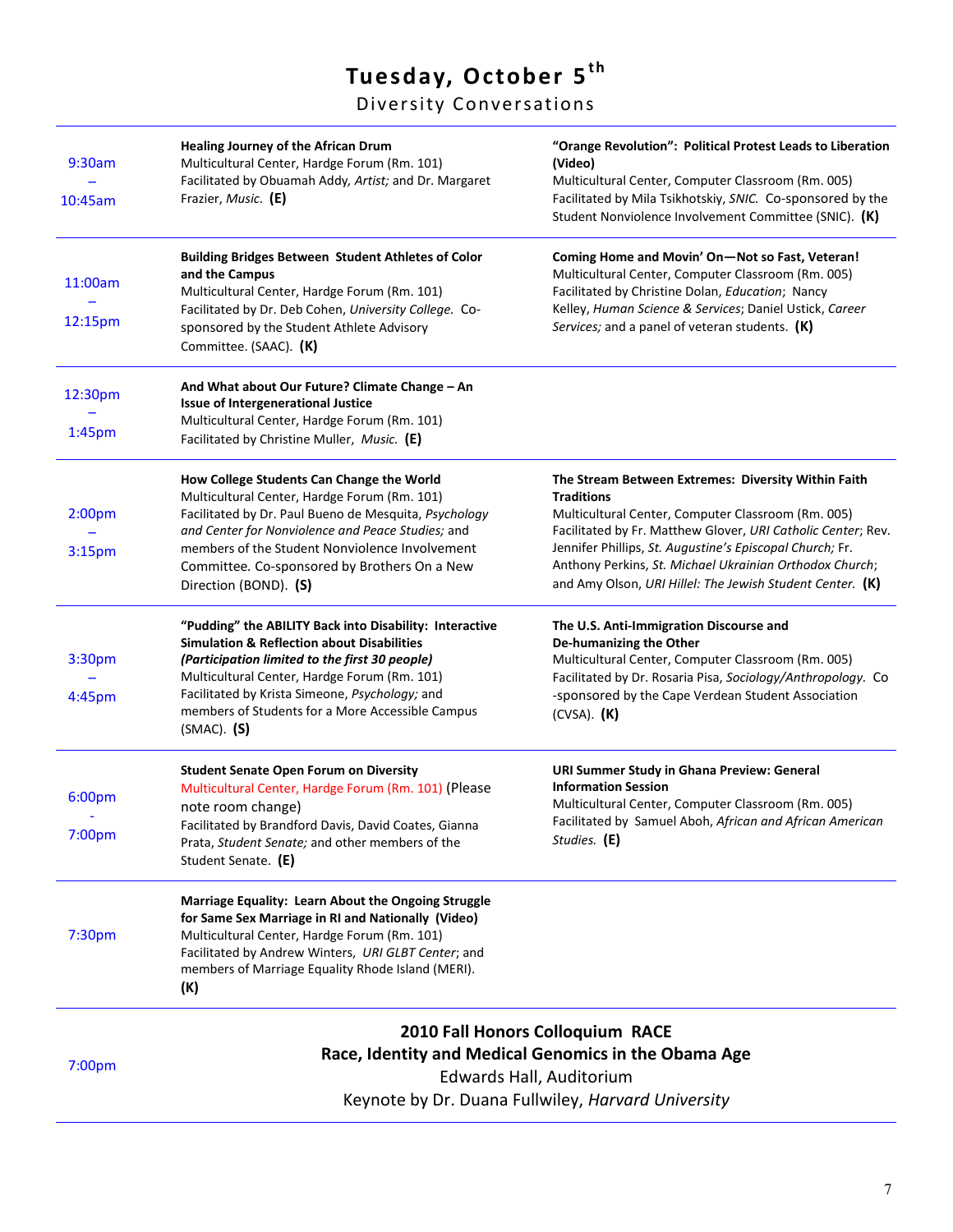# **Wednesday, October 6th**

Shared Perspectives

| 8:00am             | <b>Grand Rounds with Lifespan Doctors on Genomics,</b><br>"Race," and Personalized Medicine<br>(Participation by Invitation Only)                           |  |
|--------------------|-------------------------------------------------------------------------------------------------------------------------------------------------------------|--|
| 9:30am             | Gerry House, Rhode Island Hospital<br>Lecture by Dr. Esteban Gonzalez Burchard, University of<br>California, San Francisco. (K)                             |  |
| 12:00pm            | <b>Stress Reduction Through Knowing Yourself</b><br>Multicultural Center, Hardge Forum (Rm. 101)                                                            |  |
| 12:50pm            | Facilitated by Sheila Mitchell and Dr. Celina Pereira,<br>Health Services. (K)                                                                              |  |
| 1:00 <sub>pm</sub> | Historical Perspectives on Childbirth, Health Care<br>Disparities, and the Management of Women's Lives<br>Multicultural Center, Hardge Forum (Rm. 101)      |  |
| 1:50pm             | Facilitated by Dr. Delores M. Walters, SRI-AHEC; Dr.<br>Marie Jenkins Schwartz, History; and Diane Martins,<br>Nursing. Co-sponsored by P.I.N.K. Women. (K) |  |
| 2:00 <sub>pm</sub> | <b>Frontiers in Medical Practice: Transfusion-Free Surgery</b><br>in the US                                                                                 |  |
| 2:50 <sub>pm</sub> | Multicultural Center, Hardge Forum (Rm. 101)<br>Facilitated by Kevin Wright, Rhode Island Hospital. (K)                                                     |  |
| 3:00pm             | <b>The Rwandan Healing Project</b><br>Multicultural Center, Hardge Forum (Rm. 101)<br>Facilitated by Robert DiFilippo, Aquaterra Technologies               |  |
| 3:50pm             | Inc. Co-sponsored by the Society of Hispanic Professional<br>Engineers (SHPE) (K)                                                                           |  |
| 5:30pm             | <b>SRI-AHEC Pathways to Nursing Dinner</b><br>(Participation by Invitation Only)                                                                            |  |
| 7:00pm             | Multicultural Center, Computer Classroom (Rm. 005)<br>Facilitated by Dr. Delores M. Walters, SRI-AHEC. (S)                                                  |  |
| 6:00pm             | <b>Fanny Kemble: Actor, Abolitionist, and Feminist</b><br>Multicultural Center, Hardge Forum (Rm. 101)                                                      |  |
| 6:50pm             | Facilitated by Bryna Wortman, Theatre. (E)                                                                                                                  |  |
| 7:30pm             | 2010 Lifespan Keynote Speaker<br>The New Genomics, ChangingYou Conceptions of "Race", and Personalized Medicine                                             |  |
| 9:00pm             | Chafee Hall, Chafee 271<br>Keynote by Dr. Esteban Gonzalez Burchard, University of California, San Francisco                                                |  |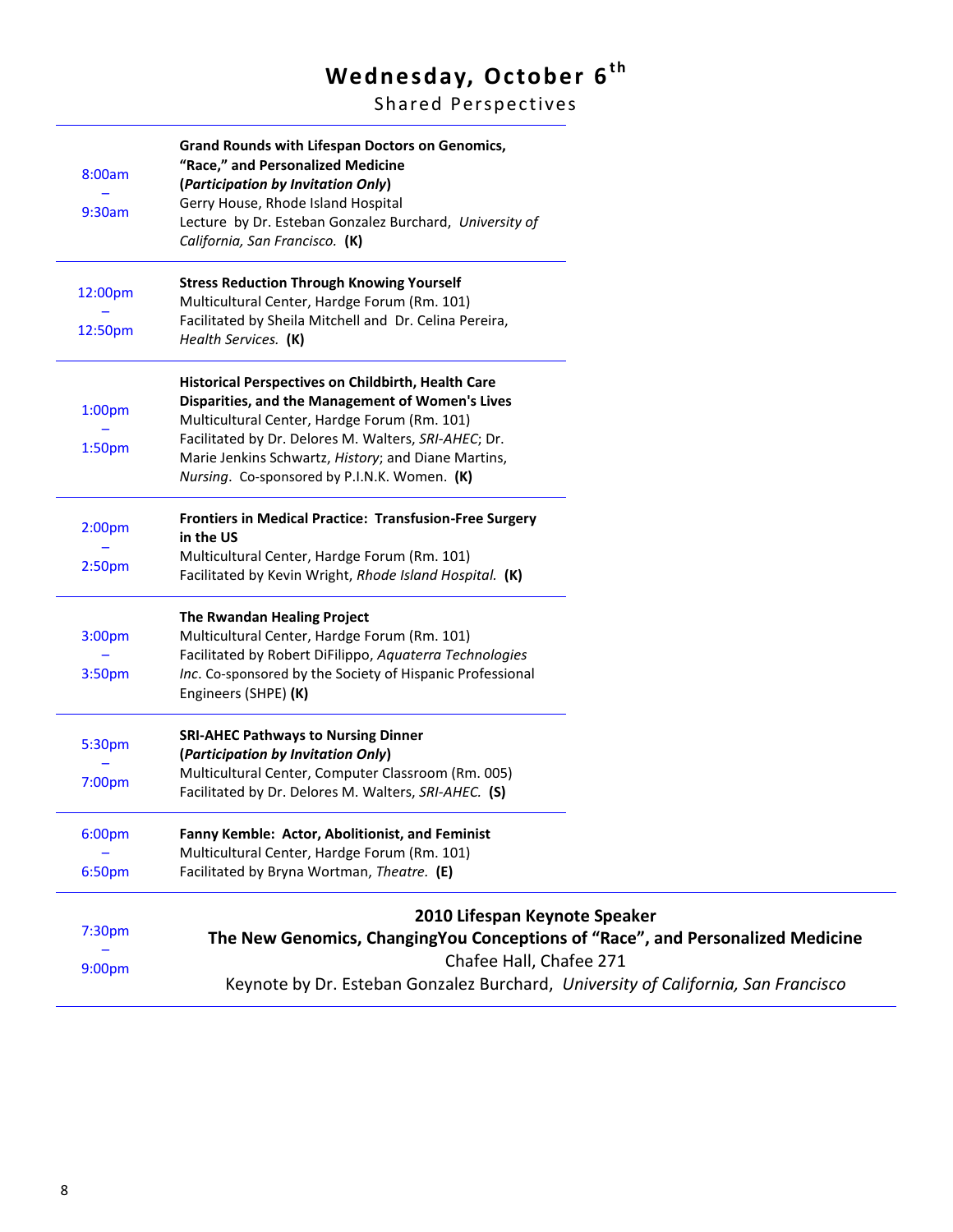# **Wednesday, October 6th** Shared Planet, Shared Resources

## Events co-sponsored by the College of the Environment and Life Sciences

| 9:00am<br>9:50am                         | Aquaculture, Sustainability, and<br><b>Developing Countries</b><br>Multicultural Center, Hardge<br>Forum (Rm. 101)<br>Facilitated by Dr. Barry Costa-<br>Pierce, URI Sea Grant Program and<br>$FAVS.$ (K)                                                                                                                                                                                            | Help Save Our Planet from Solid Waste!<br><b>Composting Indoors and Out!</b><br>Multicultural Center, Computer Classroom<br>(Rm. 005)<br>Facilitated by Sejal Lanterman, RI Master<br>Composter & Recycler Program. (K)                                                                                                                       |                                                                                                                                                                                                                                                                                           |
|------------------------------------------|------------------------------------------------------------------------------------------------------------------------------------------------------------------------------------------------------------------------------------------------------------------------------------------------------------------------------------------------------------------------------------------------------|-----------------------------------------------------------------------------------------------------------------------------------------------------------------------------------------------------------------------------------------------------------------------------------------------------------------------------------------------|-------------------------------------------------------------------------------------------------------------------------------------------------------------------------------------------------------------------------------------------------------------------------------------------|
| 10:00am<br>10:50am                       | <b>Context and Sustainability in</b><br><b>South Africa</b><br>Multicultural Center, Hardge<br>Forum (Rm. 101)<br>Facilitated by Will Green,<br>Landscape Architecture. $(K)$                                                                                                                                                                                                                        | Safe Food, Healthy Planet<br>Multicultural Center, Computer Classroom<br>(Rm. 005)<br>Facilitated by Dr. Lori Pivarnik and Martha<br>Patnoad, Nutrition and Food Sciences and<br>CELS Cooperative Extension. (E)                                                                                                                              | Sustainable Walking Tour of the URI<br><b>Botanical Gardens</b><br>(Participation limited to the first 25 people)<br>Mallon Outreach Center<br>Facilitated by Dr. Brian Maynard, Plant<br>Sciences and Entomology. (E)                                                                    |
| 11:00am<br>11:50am                       | Working in Fisheries in West Africa<br>Multicultural Center, Hardge<br>Forum (Rm. 101)<br>Facilitated by Dr. Kathy Castro, URI<br>Fisheries Center. (K)                                                                                                                                                                                                                                              | <b>Energy Conservation and Efficiency: The Low-</b><br><b>Hanging Fruit</b><br>Multicultural Center, Computer Classroom<br>(Rm. 005)<br>Facilitated by URI/CELS Energy Fellows, URI/<br><b>CELS Energy Center and Cooperative</b><br>Extension. (K)                                                                                           | <b>Shared Planet, Shared Resources: CELS</b><br><b>Student Club Displays</b><br>Memorial Union, Ballroom<br>Featuring Nutrition Club, Animal and<br>Veterinary Science Club, Women in Science<br>Sorority, Wildlife Conservation Club, CELS<br>Energy Fellows, and Horticulture Club. (E) |
| 12:00pm<br>1:50 <sub>pm</sub>            | Shared Planet, Shared Resources Luncheon: Local and Sustainable Foods for a Livable Planet<br><b>Lunch and Roundtable Discussion</b><br>(Participation limited to the first 40 people)<br>Memorial Union, Ballroom<br>Facilitated by Dr. Nancy Fey-Yensan, HHS; Dr. Ingrid Lofgren, NFS; Dr. Rebecca Brown, PLS; Kristen Castrataro, CELS Cooperative Extension;<br>and Dr. Becky Sartini, FAVS. (K) |                                                                                                                                                                                                                                                                                                                                               |                                                                                                                                                                                                                                                                                           |
| 2:00 <sub>pm</sub><br>2:50 <sub>pm</sub> |                                                                                                                                                                                                                                                                                                                                                                                                      | <b>Endangered Plant Species and Their Impact</b><br>on Human Health<br>Multicultural Center, Computer Classroom<br>(Rm. 005)<br>Facilitated by Dr. Rick Koske, Biological<br>Sciences. (K)                                                                                                                                                    | Sustainable Walking Tour of the URI<br><b>Botanical Gardens</b><br>(Participation limited to the first 25 people)<br>Mallon Outreach center<br>Facilitated by Dr. Brian Maynard, Plant<br>Sciences and Entomology. (E)                                                                    |
| 3:00 <sub>pm</sub><br>3:50 <sub>pm</sub> | <b>Designing Sustainable Solutions</b><br>for Developing Countries<br>Lippitt Hall Auditorium<br>Facilitated by Dr. Tom Boving,<br>Geosciences; Dr. Vinka Craver, Civil<br>and Environmental Engineering;<br>and students from HPR309. (S)                                                                                                                                                           | Growing Up (Not) in America: A Discussion of<br>the Differences in Resources From the<br><b>Perspective of CELS International Graduate</b><br><b>Students</b><br>Multicultural Center, Computer Classroom<br>(Rm. 005)<br>Facilitated by Dr. David Bengtson, FAVS, Dr.<br>Jim Opaluch, ENRE; and CELS International<br>Graduate Students. (E) | <b>Harvest Time!</b><br>(Participation limited to the first 30 people)<br>Agronomy Farm<br>Facilitated by Dr. Rebecca Brown, PLS and<br>Kristin Castrataro, CELS Cooperative<br>Extension. (S)                                                                                            |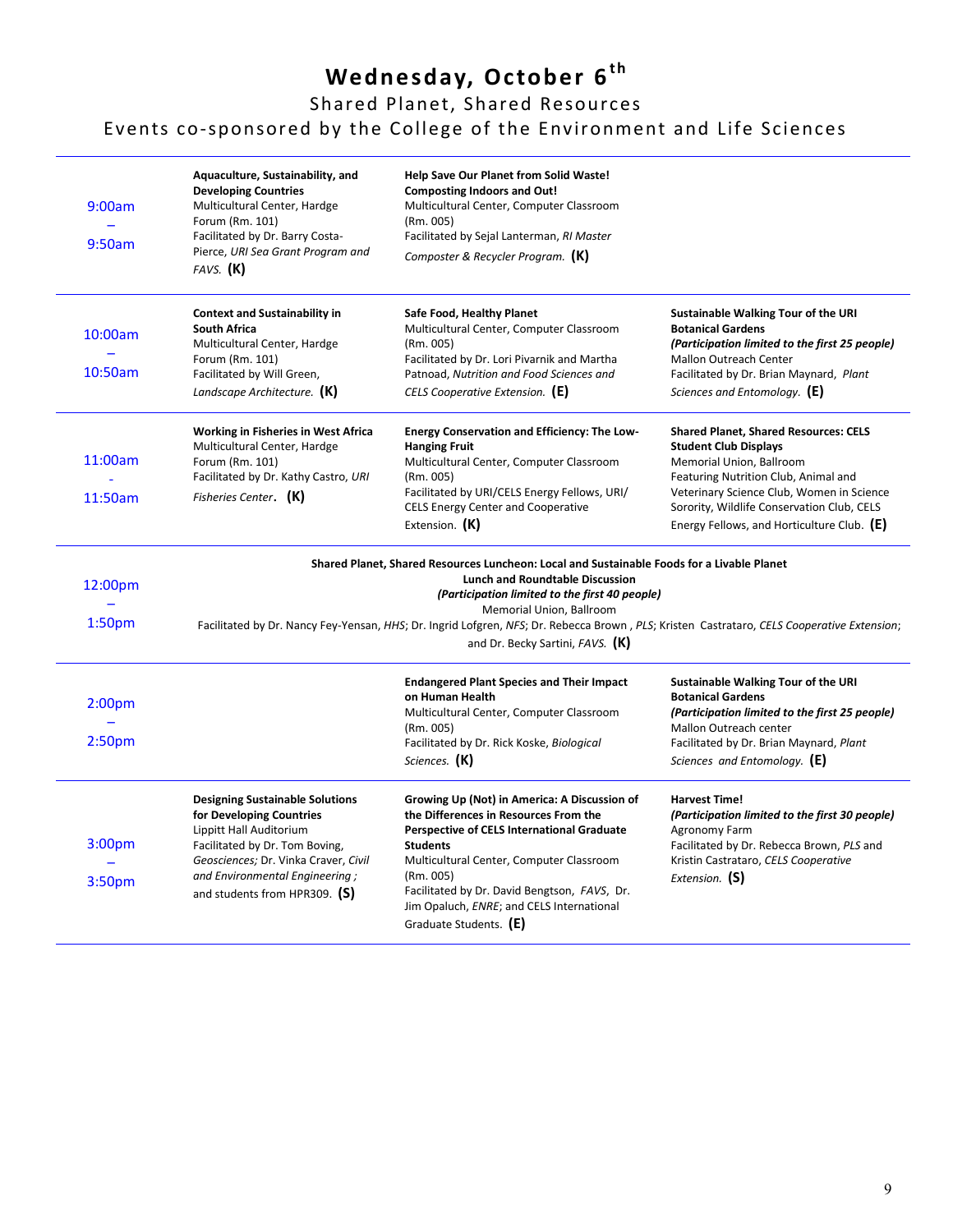# **Thursday, October 7th**

#### Interacting with Art, Music, and Dialogue

| 10:00am<br>10:50am                       | <b>Community Sing</b><br>Multicultural Center, Hardge Forum (Rm. 101)<br>Facilitated by Sue Warford, CDC; and the Child<br>Development Center teachers, preschool, and<br>kindergarten children. (E)                                                                                                                                                                                                                                                                                                                                              | National Student Exchange (NSE): Travel,<br><b>Study, and Enjoy A Semester at Another</b><br><b>American University</b><br>Multicultural Center, Computer Classroom (Rm. 005)<br>Facilitated by Andrea Russell, Office of International<br>Education and NSE. (E)                                                                                          |
|------------------------------------------|---------------------------------------------------------------------------------------------------------------------------------------------------------------------------------------------------------------------------------------------------------------------------------------------------------------------------------------------------------------------------------------------------------------------------------------------------------------------------------------------------------------------------------------------------|------------------------------------------------------------------------------------------------------------------------------------------------------------------------------------------------------------------------------------------------------------------------------------------------------------------------------------------------------------|
| 11:00am<br>12:15pm                       | Music for Social Justice, Protest, and<br><b>Diversity</b><br>Multicultural Center, Hardge Forum (Rm. 101)<br>Facilitated by Dr. Paul Bueno de Mesquita,<br>Psychology, Dr. Libby Miles, Writing and<br>Rhetoric; and Dr. Stephen Wood, Communication<br>Studies. (K)                                                                                                                                                                                                                                                                             | The URI Multicultural Center Dialogue Project:<br>Deconstructing and Problem-Solving Issues of<br><b>Diversity on Campus</b><br>Multicultural Center, Computer Classroom (Rm. 005)<br>Facilitated by Tripp Hutchinson, Housing and<br>Residential Life; and Michaela Cashman,<br>Environmental Science and Management. Co-<br>sponsored by Uhuru SaSa. (S) |
| 12:30pm<br>1:45 <sub>pm</sub>            | Who You Callin a B****?: Women in Hip<br>Hop and A New Kinda Feminism<br>Multicultural Center, Hardge Forum (Rm. 101)<br>Facilitated by Kalyana Champlain, Isis Storm. (K)                                                                                                                                                                                                                                                                                                                                                                        | <b>Armenian Dance Lesson</b><br>Multicultural Center, Computer Classroom (Rm. 005)<br>Facilitated by Raffi Rachdounim, Music; Sevan<br>Janigian, Biological Sciences; and Ara Kassabian,<br>Business. (K)                                                                                                                                                  |
| 2:00 <sub>pm</sub><br>3:15 <sub>pm</sub> | Out of Diversity: We Speak<br>Multicultural Center, Hardge Forum (Rm. 101)<br>Facilitated by Dr. Jody Lisberger, Women Studies; Earl<br>Smith III, Arts & Science; Zuleika Toribio, Women's<br>Studies ; Dr. Ian Reyes, Communication Studies;<br>Danielle Henderson, Women's Studies; Dr. Alycia<br>Mosley Austin, Graduate Recruitment and Diversity<br>Initiatives; Adeyemi Ogunade, Dr. Helen Mederer,<br>Sociology/Anthropology; and other students and<br>faculty who will be speaking about their lives in<br>relation to diversity. $(E)$ | Coming Out, Coming of Age, Older RI LGBTQ<br><b>Oral History: Staged Readings</b><br>Multicultural Center, Computer Classroom (Rm. 005)<br>Facilitated by Steven Pennell, Feinstein Providence<br>Campus. (E)                                                                                                                                              |
| 3:30pm<br>4:45pm                         | <b>Beginning and Intermediate Yoga:</b><br><b>Ashtanga Tradition</b><br>Multicultural Center, Hardge Forum (Rm. 101)<br>Facilitated by Renee Katz, Healthi Directions. (E)                                                                                                                                                                                                                                                                                                                                                                        | <b>Religious Extremism: Attractions and Personal</b><br>Costs as Seen Through the Lens of a Jewish<br><b>Fiction Writer</b><br>Multicultural Center, Computer Classroom (Rm. 005)<br>Facilitated by Joan Leegant, Author. (K)                                                                                                                              |
| 5:00pm<br>6:00pm                         | Hope in the Unseen: A Roundtable<br><b>Discussion</b><br>Memorial Union, Atrium II (Please note room<br>change)<br>Facilitated by Nancy Caronia, English; and other<br>URI faculty and staff. (K)                                                                                                                                                                                                                                                                                                                                                 | "Papers": Stories of Undocumented Youth<br>(Video)<br>Multicultural Center, Computer Classroom (Rm. 005)<br>Facilitated by the Marta Martinez, Cesar Chavez<br>Scholarship Fund. Co-sponsored by the Asian Student<br>Association (ASA). (K)                                                                                                               |
| 7:00pm                                   | The Seven Continents Culture Show<br>Edwards Hall, Auditorium (Please note room<br>change)<br>Facilitated by Brandford Davis, Communication<br>Studies. (E)                                                                                                                                                                                                                                                                                                                                                                                       |                                                                                                                                                                                                                                                                                                                                                            |
| 7:30 <sub>pm</sub><br>$\pm 0$            | <b>Wherever You Go: A Jewish Novelist's</b><br><b>Challenge in Writing About Contemporary</b><br><b>Israel</b><br>Norman M. Fain Hillel Center, 6 Fraternity Circle<br>Facilitated by Joan Leegant, Author. (K)                                                                                                                                                                                                                                                                                                                                   |                                                                                                                                                                                                                                                                                                                                                            |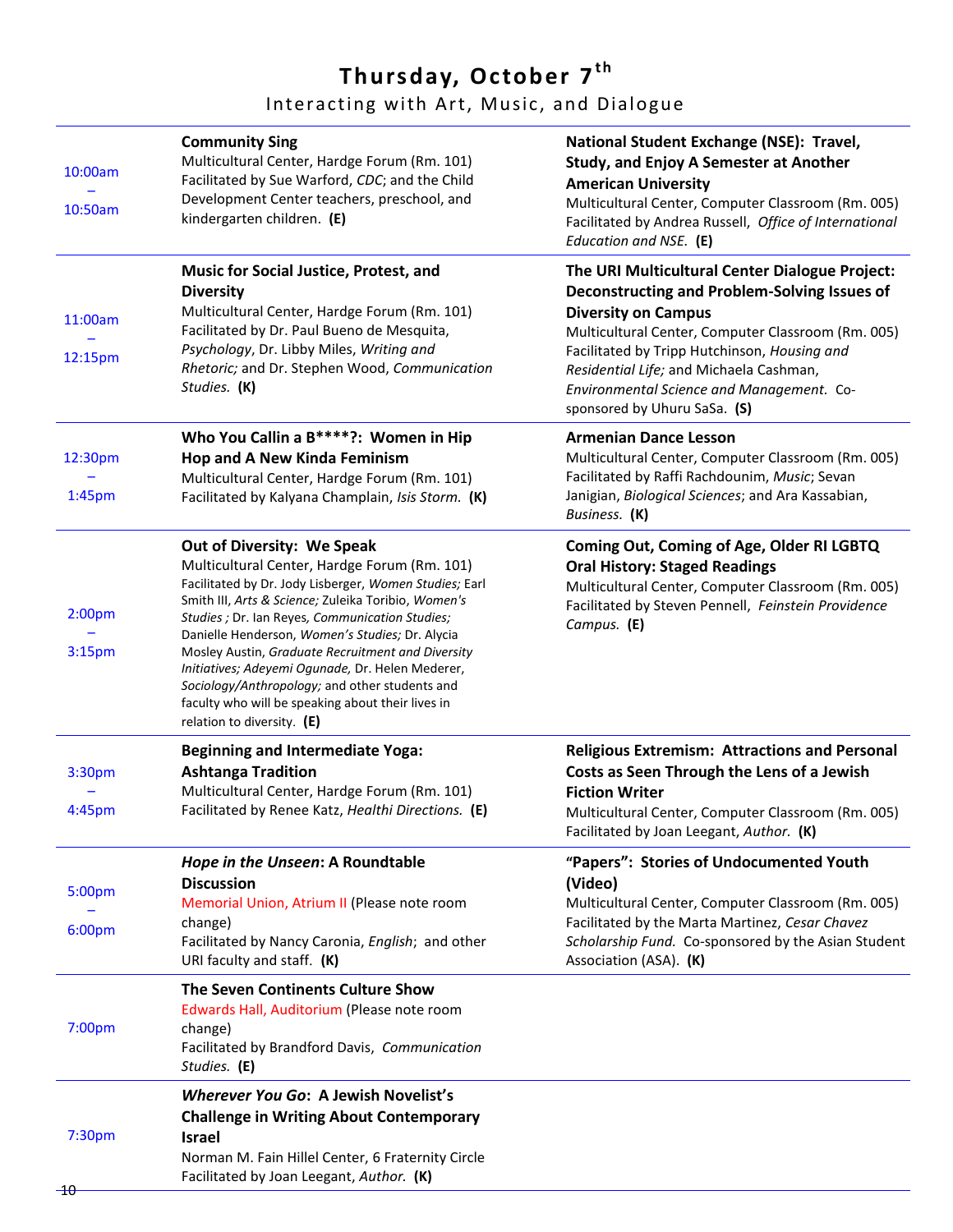# **Friday, October 8th**

Roots & Legacies of Community

| 10:00am<br>10:50am                       | <b>Designing Brighter Futures for Diverse</b><br><b>Children: Combating the Achievement Gap</b><br>in American Education<br>Multicultural Center, Hardge Forum (Rm. 101)<br>Facilitated by Dr. Susan Trostle Brand, Education.<br>Co-sponsored by the Student Alliance for the<br>Welfare of Africa (SAWA). (K)                                                                                          | <b>Queer Students of Color and Mental Health:</b><br>The Impact of Multiple Demands, Social<br><b>Support, Self Care, and Burnout</b><br>Multicultural Center, Computer Classroom (Rm. 005)<br>Dr. Jasmine Mena, Counseling Center and Dr.<br>Annemarie Vaccaro, Human Development and<br>Family Studies. (K)                |
|------------------------------------------|----------------------------------------------------------------------------------------------------------------------------------------------------------------------------------------------------------------------------------------------------------------------------------------------------------------------------------------------------------------------------------------------------------|------------------------------------------------------------------------------------------------------------------------------------------------------------------------------------------------------------------------------------------------------------------------------------------------------------------------------|
| 11:00am<br>11:50am                       | The Age of Health and Fitness<br>Multicultural Center, Hardge Forum (Rm. 101)<br>Facilitated by Leticia Orozco, Recreational<br>Services. (K)                                                                                                                                                                                                                                                            | <b>LGBQ Baby Boomers, Gen Xers and Millenials:</b><br>How Different are They?<br>Multicultural Center, Computer Classroom (Rm. 005)<br>Facilitated by Dr. Annemarie Vaccaro, Human<br>Development and Family Studies. (K)                                                                                                    |
| 12:00pm<br>12:50pm                       | <b>Peace and Harmony Meditation</b><br>Multicultural Center, Hardge Forum (Rm. 101)<br>Facilitated by Dr. Celina Pereira and Sheila<br>Mitchell, Health Services; Dr. Paul Bueno de<br>Mesquita, Psychology; Dr. Art Stein, Political<br>Science; Clare Sartori-Stein, Psychology (CCE);<br>Melvin Wade, Multicultural Center, and students<br>from the Center for Nonviolence and Peace<br>Studies. (E) | <b>Predictors of College Persistence</b><br>Multicultural Center, Computer Classroom (Rm. 005)<br>Facilitated by Dr. Mailee Kue, Multicultural Center.<br>(K)                                                                                                                                                                |
| 1:00 <sub>pm</sub><br>1:50pm             | <b>Managing Everyday Conflict: Living in the</b><br><b>Present Moment</b><br>Multicultural Center, Hardge Forum (Rm. 101)<br>Facilitated by Dr. Faye Mandell, InWobble, Inc. (E)                                                                                                                                                                                                                         | <b>Shallow Pools and Leaky Pipelines: Challenges</b><br>in Building a Diverse STEM Workforce<br>Multicultural Center, Computer Classroom (Rm. 005)<br>Facilitated by Dr. Alycia Mosley Austin, Graduate<br>Recruitment and Diversity Initiatives. Co-sponsored<br>by the National Society for Black Engineers (NSBE).<br>(K) |
| 2:00 <sub>pm</sub><br>2:50 <sub>pm</sub> | <b>Understanding the Support Needs of</b><br><b>Students with Asperger's Syndrome</b><br>Multicultural Center, Hardge Forum (Rm. 101)<br>Facilitated by Pamela Rohland, Rosemary Lavigne,<br>and Matt Cooper, Disability Services for Students.<br>(K)                                                                                                                                                   |                                                                                                                                                                                                                                                                                                                              |
| 3:00pm<br>3:50pm                         | The Impact of the European Economic Crisis<br>on the Economy of the United States<br>Multicultural Center, Hardge Forum (Rm. 101)<br>Dr. Gordon Dash, Jr., Finance and Decision<br>Sciences. (K)                                                                                                                                                                                                         |                                                                                                                                                                                                                                                                                                                              |
| 4:00pm<br>4:50pm                         | <b>Preparing URI Students for the Diverse</b><br><b>Business Workforce of the 21st Century</b><br>Multicultural Center, Hardge Forum (Rm. 101)<br>Facilitated by Carlos Cedeno, Inroads New<br>England Region, Inc; and David Reilly, MetLife<br>Auto and Home. (K)                                                                                                                                      | <b>URI Diversity Week Focus Group: What Does</b><br>it Mean to be Multiculturally Competent<br>Multicultural Center, Computer Classroom (Rm. 005)<br>Facilitated by Dr. Leanne Mauriello and Simay<br>Gokbayrak, ProChange; and Dr. Mailee Kue,<br>Multicultural Center. (S)                                                 |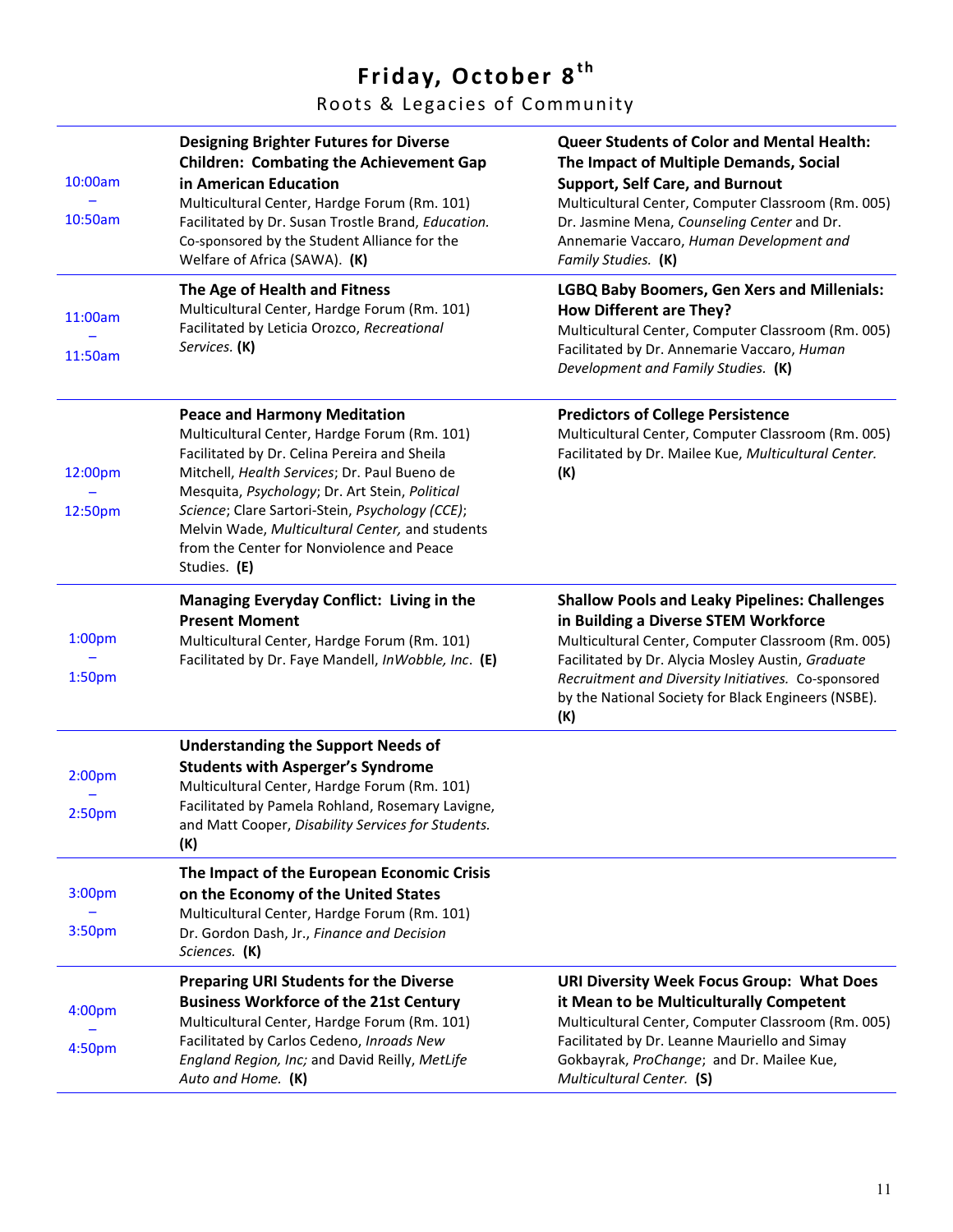and exchanges, according to a paper by the URI Academic Affairs Diversity Task Force. In order to prepare all its learners for the world of the  $21<sup>s</sup>$ century, the university utilizes the curriculum as its primary vehicle for developing multicultural competencies. In this workshop, members of the Task Force present ten multicultural competencies as goals for the curriculum; propose a framework for implementation; and seek reflective commentary from members of the academic community. **Mon, 10/4@1:00pm**

**The Age of Health and Fitness.** *Leticia Orozco, Coordinator, Fitness and Wellness Athletics.* Since the 1970's, the health and fitness movement has played an increasingly prominent role in American society. The movement incorporated more holistic approaches to wellness emphasizing enhancement of the mind-body connections and quality of life, and integration of all facets of a person. Research in preventive medicine, nutrition, and exercise physiology helped to convince Americans of the need for daily maintenance of their bodies, revealing that stress, obesity, and poor diet were risk factors for many diseases. Visible musculature and youthful appearance were signs of a "new fitness athletic." Responsibility for monitoring one's health has been transferred to the individual. Wellness programs, such as yoga, aerobic dance, jogging, and tai chi, have become common in the workplace. On the popular culture, television shows, such as The Biggest Loser reflect popular concerns with body image, lack of exercise, and poor eating habits. Participants in this workshop will examine the recent history of the movement and its impact on popular culture; and discuss the significance of the movement to them. **Fri, 10/8 @11:00am**

**And What about Our Future? Climate Change - An Issue of Intergenerational Justice**. *Christine Muller, Faculty, Music.* Over the last decade, scientific research has revealed the danger to the planet being caused by the burning of fossil fuels, e. g., oil, coal, and natural gas; the consequent buildup of "greenhouse gases" in the atmosphere; and the effects of heat energy trapped in the atmosphere. As the greatest contributors to global warming, the top fifth of the world's most industrialized nations account for over 60% of global carbon emissions with 40% attributed to the US and China, while the lowest fifth produces only 2%. With just 5% of the world's population, the US consumes 25% of the world's energy and 33% of the world's paper, while producing 72% of the world's most hazardous waste. Though the most industrialized countries bear the greatest responsibility for air and water pollution, and deforestation, scientific studies indicate that the least industrialized countries – India, most African countries, Arctic regions, and small island states - are most vulnerable to the devastating effects of predicted climate change, such as flooding, land erosion, severe heat, water contamination, and communicable disease. Because of their greater technological and adaptive capacity, the industrialized countries are more secure. Our actions today will affect generations to come. The workshop provides an analysis of the implication of climate change for future generations. **Tue, 10/5@12:30pm**

**Aquaculture, Sustainability, and Developing Countries.** *Dr. Barry Costa-Pierce, Professor, Fisheries, Animal and Veterinary Science, and Director, RI Sea Grant College Program.* "Give fish to a family and you feed them for a day. Teach a family to fish and you feed them for a lifetime." As the global population increases, concerns about the adequacy, quality, and safety of the world's food supply have correspondingly increased. As the world's fastest growing food supplier, aquaculture – the farming of fish and other aquatic organisms –is critical to filling the gap between supply and demand and to alleviating hunger, poverty, malnutrition, and unemployment in the developing countries. More than one billion people worldwide rely on fish skills, and role support at URI and beyond. **Tue, 10/5@11:00am**

A 21<sup>st</sup> Century Curriculum for URI: Vision for a Multiculturally Competent as a major source of high-quality protein as well as vitamins and minerals, Campus. Provost Donald DeHayes and Vice Provost Laura Beauvais, Office of such as vitamins A and D, phosphorus, magnesium, selenium and iodine. the Provost; and the Academic Affairs Committee. The 21<sup>st</sup> century is Asia is far and away the world's leader in aquaculture, accounting for 92% characterized by a rapidly expanding demographic profile of our nation, and of global production, mainly through small, family-operated farms. This a global society replete with cross-cultural opportunities, communication, workshop will help participants understand the interrelationship between the environment, aquatic species, and human factors. It will also introduce participants to the work of Aquaculture without Frontiers [http://](http://www.aquaculturewithoutfrontiers.org/) [www.aquaculturewithoutfrontiers.org.](http://www.aquaculturewithoutfrontiers.org/) Based on the model of Doctors Without Borders, AwF supplies voluntary technical advice and other resources that support responsible and sustainable aquaculture practices that have the potential to alleviate poverty and improve health through the provision of "home-grown" food and income generation. **Wed, 10/6@9:00am**

> **Armenian Dance Lesson.** Raffi Rachdounim, *Senior, Music*; Sevan Janigian, *Junior, Biological Sciences*; and Ara Kassabian, *Junior, Business.* Armenian culture is over 1700 years old and is one of the most unique cultures in Asia Minor. The culture is rich with food, music and dance. Participants will learn about the unique aspects of the Armenian culture and become more familiar with Armenian culture. Participants will also learn steps to and participate in a traditional Armenian dance performed to a traditional song. **Thu, 10/7@12:30pm**

> **Beginning and Intermediate Yoga: Ashtanga Tradition.** *Renee Katz, Lead Trainer, Healthi Directions.* Described by the ancient Indian philosopher Patanjali in the Yoga Sutrar, Ashtanga Yoga is a traditional system of preparing the body and mind for heightened self-consciousness by mastering eights steps. This workshop presents the Ashtanga tradition to yoga students at the beginning and intermediate levels. Please wear nonrestrictive clothing. **Thu, 10/7@3:30pm**

> "**Born into the Brothels": Calcutta's Red Light Kids (Video)** *URI Peer Advocates and Jennifer Longa Moio, Assistant Director, Violence Prevention and Advocacy Services, Women's Center.* The most stigmatized people in Calcutta's red light district are not the prostitutes, but their children. In the face of extreme poverty and abuse, these kids have little possibility of escaping their mother's fate or for transforming the status of their lives. In the documentary, director Ross Kauffman, '89, a former marketing major and lacrosse player at URI, and Zana Briski chronicle the resilience of the children who inhabit a sordid and seemingly hopeless milieu. When they receive cameras and lessons from the film crew, the children express their own unique voice and commentary about the urban underbelly of Calcutta, illustrating the creative power of photography. In 2005, the film won the Academy Award for Best Documentary Feature. **Mon, 10/4@7:00pm**

> **Building Bridges between Student Athletes of Color and the Campus**. *Dr. Deb Cohen, Academic Advisor/Learning Specialist.* In the research literature, the academic performance of college student-athletes, particularly among African-American men, has been a cause of great concern. Generally speaking, African-American male student athletes in high revenuegenerating institutions maintain lower GPA's, enroll in less demanding curricula, experience more role stressors, take longer to matriculate, and are less likely to graduate, than their athlete and non-athlete peers. Studies indicate that family and community cultures as well as the institution's expectations, policies, and practices often fail to socialize student athletes of color in the "student" component of the student-athlete role. While they may pass through an initial stage of idealism, the typical experience for student-athletes of color is to become progressively engulfed by the demands of the practice regimen, by the needs of the institution to sustain revenue flow and image management, and by isolation within the athletic culture, resulting in detachment from the principal mission of the university. This workshop discusses the need to understand the role constraints and socialization patterns of student-athletes of color, and outlines peer and other support strategies that can be implemented to promote learning, life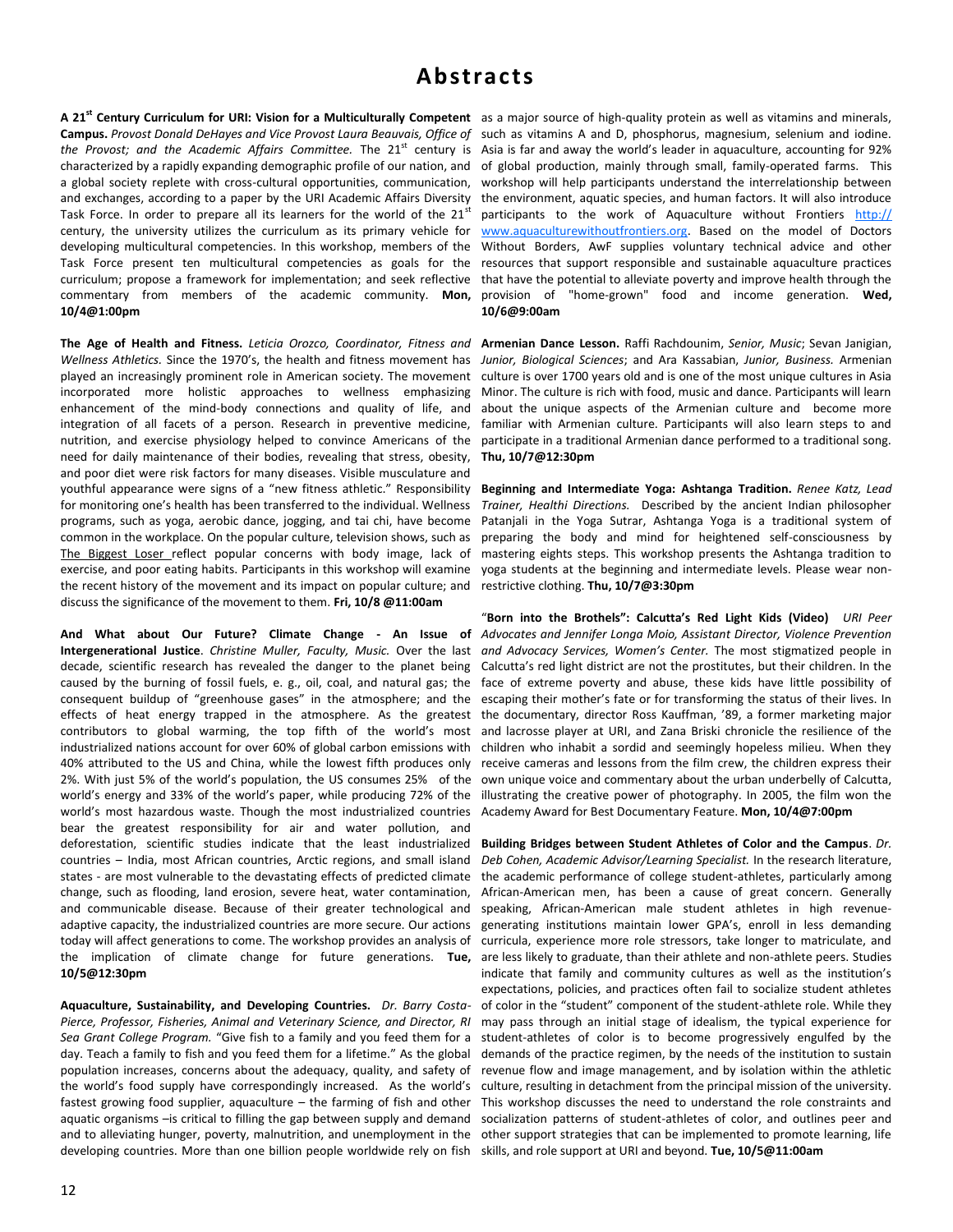**Coming Home and Movin' On—Not So Fast, Veteran!** *Christine Dolan*, *Education Specialist II, Education; Nancy Kelley, Assistant Dean, College of Human Science and Services; and Daniel Ustick, Advisor, Career Center.* Accustomed to a strict, rule-bound system, student veterans face unusual challenges in their transition from the rigorous regimen of a soldier to the more self-directed environment of a college student. The transition to college can be complicated when student veterans have experienced the trauma of war, or have been partially acculturated to another country. In this workshop, a panel of student veterans discusses the challenges faced in integrating themselves into campus life. Attendees will be asked to reflect on difficult transitions in their own lives, and to compare those to the challenges of the military-civilian transition. **Tue, 10/5@11:00am**

**Coming Out, Coming of Age, Older RI LGBTQ Oral History: Staged Readings.** *Steven Pennell, Coordinator, CCE Arts and Culture, Feinstein Providence Campus.* Under the auspices of the Association for Theatre in Higher Education and the Osher Life Long Learning Institute at URI, this workshop is a staged reading of life stories collected to document the oral history of older members of the LGBT community in Rhode Island. The staged reading is part of a larger project to develop communication and life skills through the production of intergenerational theatre with a multigenerational theater company. **Thu, 10/7@2:00pm**

**Community Sing**. *Sue Warford*, *Coordinator, Child Development Center (CDC), and the CDC teachers, and preschool and kindergarten children.*  This workshop presents children in performance as they explore how age-appropriate music can be used to enhance personal growth and development and to increase awareness of diversity. **Thu, 10/7@10:00am**

**Context and Sustainability in South Africa.** *Will Green, Professor, Landscape Architecture.* Building upon the publication of the Brundtland Commission report in 1987, and the convening of the Earth Summit in Rio de Janeiro in 1992, the World Summit on Sustainable Development in Johannesburg, South Africa in 2002 helped to shift thinking about the needed trajectory for development policy. Prior conceptions about the importance of economic growth were replaced by a trend toward what the economist Amartya Sen refers to as human capability development, the enhancement of people's capacities to improve the quality of their lives including their access to cultural resources and cultural participation. The momentum from the World Summit in Johannesburg has helped South Africa in progressing from an economy based on the legacy of apartheid toward a green, more human-centered approach, informed by its recently proposed National Strategy for Sustainable Development. Under the apartheid system of segregation, an economy dependent upon the extraction and export of gold, petrochemicals and other raw materials by a massive poor and segregated working class created the conditions for a well -to-do elite. The brutal feature of apartheid-forced removals, overcrowding of arid lands, migrating labor, and urban discrimination- alienated people from the lands and resources, resulting in environmental degradation, inefficient land-use, and expanding gaps between rich and poor. This workshop explores the prospects for understanding the context and advancing sustainability in South Africa, Africa's most industrialized country. **Wed, 10/6 @10:00am**

**Designing Brighter Futures for Diverse Children: Combating the Achievement Gap in American Education.** *Dr. Susan Trostle Brand, Professor, Education.* The first five years of life are a critical period for the development of the foundational skills and competencies that children will need for success in school and in life. When they are adequately supported in developing their curiosity and enthusiasm for learning, their physical and mental health, their ability to communicate

effectively, their capacity to regulate their emotions, and their ability to adapt to the classroom environment and interact with teachers and peers, children are deemed ready for school. When they enter the kindergarten classroom without these skills and competencies, they start behind and stay behind. Research data show the achievement gap exists before entry into kindergarten and persists through school. Early childhood education, intervention, and support from families and communities can help to close the gap along racial ethnic, and socioeconomic lines before it starts to widen. Investments in young children are the best strategy for improving diverse children's chances for achieving a brighter future. Designing high quality learning environments in early childhood that actively involve children's diverse cultures and families in a multiple intelligence/project based approach can positively influence children's pathways in adulthood. In this session, we will view, explore and design innovative schools and programs to meet the needs of diverse children and families. **Fri, 10/8@10:00am**

**Designing Sustainable Solutions for Developing Countries***. Dr. Tom Boving*, *Professor CELS-Geosciences; Dr. Vinka Craver, Civil and Environmental Engineering; and students from HPR309.* So-called appropriate or sustainable technologies can potentially solve many challenging issues in developing countries if one can adequately explain their benefits to the end-users. Using energy and sanitation as an example, we will demonstrate different approaches how to communicate "uncomfortable" topics, such as using a toilet with two instead of one opening or explaining fairly complex technical issues, such as how to run a home-based bioreactor. We are targeting a fictional audience like one can expect to find in villages anywhere in developing countries. The challenge is to find a "common" language even though one cannot talk directly to the villagers in their language. This requires some innovative thinking, unconventional methods and maybe even some acting! We like to invite our audience to actively participate in evaluating our performance and be the judge to how effectively we were able to convey our message. We are planning to have three "performances" during about one hour of time. Everyone is welcome. No special background needed! **Wed, 10/6@3:00pm**

**Endangered Plant Species and Their Impact on Human Health**. *Dr. Richard Koske, Professor, Biological Sciences*. Many of the drugs that are used to treat human diseases are derived from plants, and the current rapid extinction of species diminishes our chances for discovering new, beneficial treatments. Endangered plant species are sometimes "saved" from extinction by being grown in greenhouses or nurseries, but many plants do not survive when they later are transplanted back to field sites. Extensive studies in Hawaii, the state with the greatest number of endangered species, revealed that these failures result from the absence of certain symbiotic microorganisms in the soil. The implications of this research on the conservation of endangered species and their potential pharmaceutical compounds will be discussed in this talk, as will the unexpected way in which the research proceeded. **Wed, 10/6@2:00pm**

**Energy Conservation and Efficiency: The Low-Hanging Fruit**. *URI/CELS Energy Fellows, URI/CELS Energy Center and Cooperative Extension.* The United States accounts for more than twenty percent of global energy consumption, while making up only five percent of global population. Global increases in urbanization and mass production have increased our demand for energy and amplified the effects of high consumption on the world's ecosystems and economies. During this workshop, participants will be guided through a discussion of global energy security issues and the challenge of achieving sustainability. Participants will help to determine both short and long term actions to reduce inequities across socioeconomic and cultural boundaries. **Wed, 10/6@11:00am**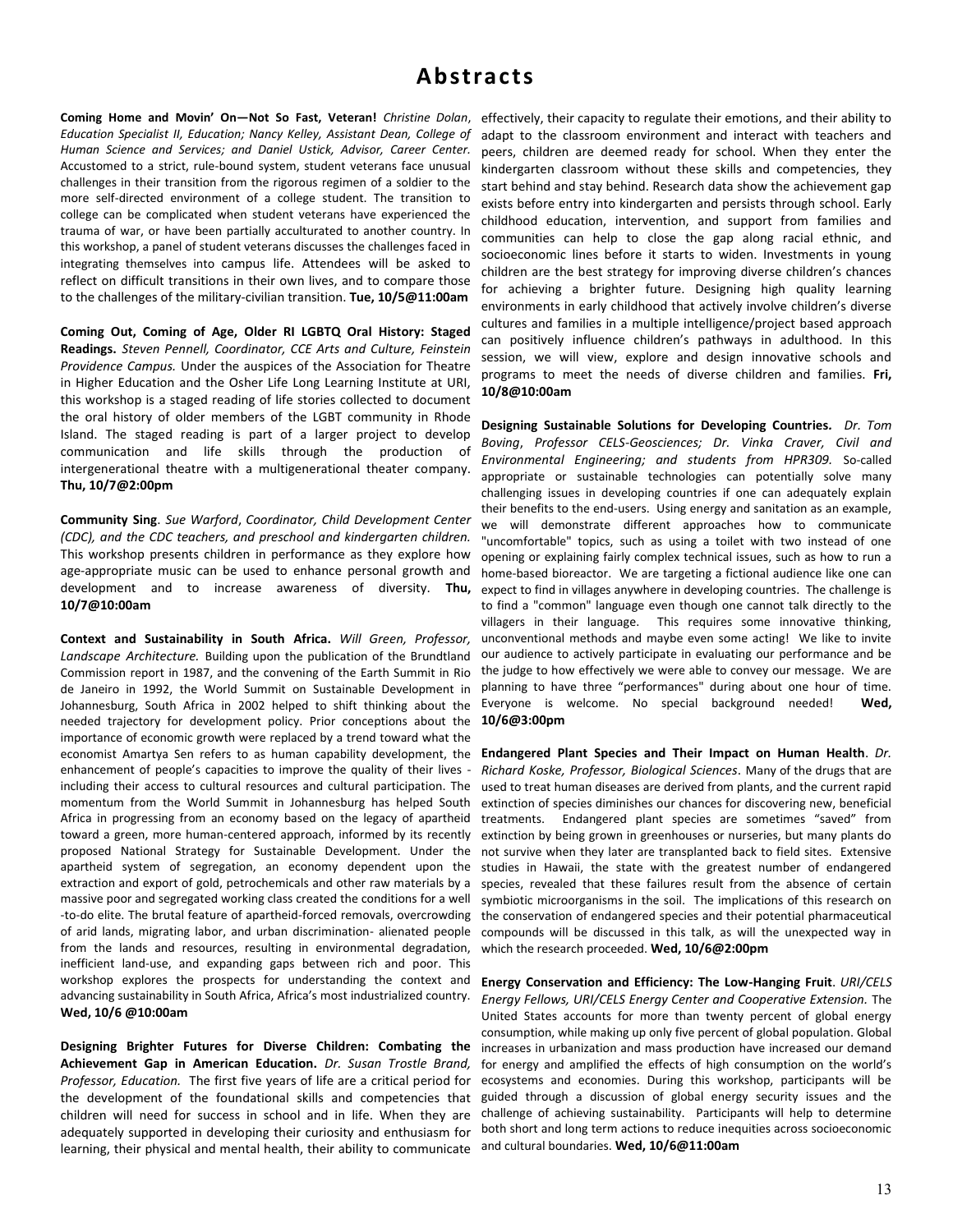prominent families of the British theatre, the actress Fanny Kemble successful acting tour of the northern United States during the early 1830's, she suspended her career to become wife to Pierre Butler, the wealthy heir to the largest plantation in Georgia. Persuading him to move them from his native Philadelphia to the plantation during the winter months of 1838-39, Kemble was shocked by the oppressive conditions and cruel treatment of the slaves. She passionately opposed the inhumane norms of slave society in her public and private discourse and behavior. As her husband's dismissal of her views intensified, she awakened to the consciousness of her marriage role as patriarchal and disempowering. Forced to relinquish custody of their two daughters to Butler after a controversial divorce, Kemble delayed the publication of her compelling critique of Georgia slavery, *Journal of a Residence on a Georgian Plantation (1863)* until her daughters reached adulthood. Eventually, other abolitionists persuaded her that her writings could help to turn British public opinion against the seceding Confederate states during the Civil War. This workshop will transport participants into the antebellum world experienced by Kemble and sensitively interpreted by the playwright Laura Marks in *Unbound*. Participants will be invited to imagine themselves from Kemble's standpoint, and to reflect on their own roles and life choices. **Wed, 10/6@ 6:00pm**

**Frontiers in Medical Practice: Transfusion-Free Surgery in the US.** *Kevin Wright, Manager, Transfusion-Free Medicine and Surgery, Rhode Island Hospital.* Over the past quarter-century, transfusion-free medicine and surgery in the United States has emerged as a body of practices that utilize an array of medications and technologies to stimulate blood cell production and to minimize blood loss without engaging in invasive medical procedures. Research indicates that transfusion-free practices have generally resulted in lower rates of infection and mortality, faster recovery times, reduced costs, and greater patient satisfaction. The numbers of bloodless medical centers in the United States has grown from a few in the 1990's to over 100 in 2007. This workshop orients participants to this new body of practice, and to its key issues. **Wed, 10/6@2:00pm**

**Grand Rounds with Lifespan Doctors on Genomics, "Race," and Personalized Medicine.** *Dr. Esteban Gonzalez Burchard, Associate Professor, University of California, San Francisco.* Incorporated into the standard education and professional development practice of the medical community, a grand round involves a presentation on a clinical or public health issue by a specialist or panel of specialists who provide the most current information and assessment of a problem from their professional perspective and experience. **Wed, 10/6@8:00am**

**Growing Up (not) in America: A Discussion of the Differences in Resources from the Perspective of CELS International Graduate Students.** *Dr. David Bengtson*, *Chair, Fisheries Animal and Veterinary Sciences; and Dr. Jim Opaluch, Chair, Environmental and Natural Resources Economics; and CELS Graduate Student.* As is true for any university, URI obtains great strength from its international students, especially graduate students. They provide perspectives from different cultures around the world and offer as much to URI as they receive change. **Wed, 10/6@1:00pm**from it. In this presentation, some of the international graduate students from the ENRE and FAVS departments will briefly describe what it was like for them to grow up in their countries, with special emphasis on globalization and differences in resource usage compared to the U.S. Considerable time will be allowed for questions and interaction with these students. **Wed, 10/6@3:00pm**

**Fanny Kemble: Actor, Abolitionist and Feminist.** *Bryna Wortman*, **Harvest Time!** *(Participation limited to first 30 people) Dr. Rebecca*  Associate Professor and Director, Theatre. Born into one of the most Brown, Assistant Professor, Plant Sciences and Entomology; and Kristin (1809-1893) had already rescued her father from foreclosure. After her Time at URI offers participants the opportunity to learn basic principles *Castrataro, Research Associate II, CELS Cooperative Extension.* Harvest of sustainable agriculture, and to appreciate the biodiversity of the local area. In addition, the program helps to calm food insecurity by supplying food banks that supplement the diets of some of the estimated 51,000 Rhode Islanders who experience food insecurity. The value of interdependence and self-sufficiency are reinforced. No farming experience is necessary. Wear non-restrictive clothing! **Wed, 10/6@3:00pm**

> **Healing Journey of the African Drum.** Obuamah *Addy, Artist. A*n artist and musician who currently resides in Providence, Rhode Island. This special participatory workshop involves learning about authentic West African culture and history along with the different types of drums, rhythms and techniques on the drum and other musical instruments, such as the shakers, xylophone (ancient piano) and bells used by Ghanaian West African tribes to inspire and heal. **Tue, 10/5@9:30am**

> **Help Save Our Planet from Solid Waste! Composting Indoors and Out!**  *Sejal Lanterman, Research Assistant II, CELS.* Americans produce an average 4.5 pounds of solid waste a day. "Most people don't realize that we are facing a crisis with capacity at our state landfill – we are literally running out of room," says Marion Gold, Director of the Mallon Outreach Center, "We can all take action to address this problem. By composting…we can reduce material sent over to the landfill by 10%. Composting is cheaper for society, better for the environment, and great for the garden." This workshop will help you learn how to start and maintain a composting operation, which materials to use and to avoid, the biology behind the process, the benefits, and how to troubleshoot. You will also learn about URI's Master Composter & Recycler Program. **Wed, 10/6@9:00am**

> **Historical Perspectives on Childbirth, Health Care Disparities, and the Management of Women's Lives.** *Dr. Delores M. Walters, Associate Director, Southern Rhode Island Area Health Education Center; Dr. Marie Jenkins Schwartz, Professor, History; and Diane Martins, Associate Professor, Nursing*. The meticulous historical research of Dr. Marie Jenkins Schwartz provides a compelling narrative of the disempowerment of slave women over their own bodies in the antebellum South. Was the experience of slave women, reflective of the "medical model" and its approach to pathology? Shaped by the norms of the Industrial Revolution, the medical model applied to them, slave women were defined by their objectification and their disempowered status because of their race, gender, and socioeconomic class. From the perspective of the white male, plantation class, slave women were potential deviants, needing to be controlled or repurposed. Control of medical decisions resided with largely white, male doctors who were more responsive to the felt priorities of the plantation system than to the women. The individual women patient was problematized; and cultural and environmental factors were seen as insignificant. Participants will be asked to share their reflections about whether health disparities continue to exist; whether women's bodies and lives are managed for them; and what, if anything, should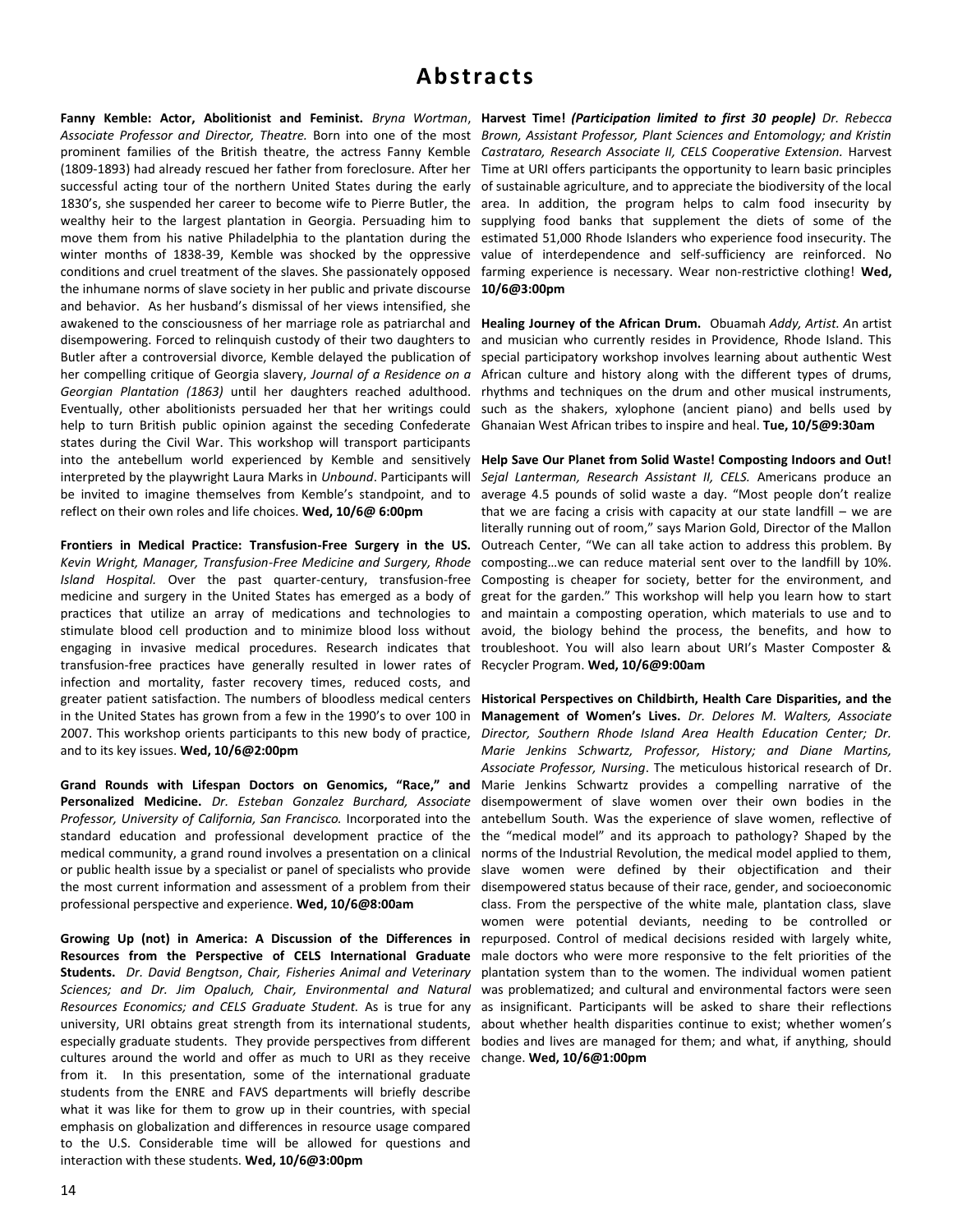*and other URI faculty and staff.* Ron Suskind is the author of the non fictional accounting of Cedric Jennings's transition from high school to college called *Hope in the Unseen*. The novel focuses on Jennings' struggles in an under-performing urban DC high school as a high achieving student while dealing with issues of race, class and privilege while transitioning from high school to college. This workshop will include a discussion regarding the issues of privilege, class and race and will also offer students an opportunity to confront preconceived notions about other groups and individuals, thus increasing understanding about backgrounds and experiences. **Thu, 10/7@5:00pm**

**How College Students Can Change the World.** *Dr. Paul Bueno de Mesquita*, *Professor, Psychology, and Director, Center for Nonviolence and Peace Studies; and members of the Student Nonviolence Involvement Committee.* This session will examine historical examples of how college students armed with a philosophy of nonviolence made significant contributions to achieving civil rights, social justice, and peace. Scenes from the documentary "*A Force More Powerful*" will be shown. In addition to learning about the strategies and practices of nonviolence as a force for social change, participants will interact with students who recently completed advanced nonviolence training and who will challenge fellow students to become involved in and support ongoing nonviolence efforts on our campus and beyond. **Tue, 10/5@2:00pm**

markets and the economy at large. As budget deficits in Europe mounted in Greece, Spain, Portugal, and Italy, government bond markets in the European Union lost the confidence of investors. In the wake of warning signs in the broader global economy, the vulnerability of these four nations, stemming from excessive borrowing to fund pensions and other entitlements, had implications for the health of the euro, and by extension, the European Union itself. Though it has had several effects on the U.S. economy - a decline in the price of oil, rising investments in U.S. bonds, and falling interest rates - the economic crisis in Europe has also harmed exports because of the strong dollar and weakened demand. This workshop examines the impact on the U.S. economy to the European economic crisis; identifies future resolved issues; and proposes recommendations. **Fri, 10/8@3:00pm**

**LGBQ Baby Boomers, Gen Xers and Millennials: How Different Are They?** *Dr. Annemarie Vaccaro*, *Assistant Professor, Human Development and Family Studies*. Research posits that the younger and the older students within the gay community are frequently living separate lives. Do LGBT people from different generations really live such radically different lives? This session shares the findings from a study of 49 lesbian, gay, and bisexual people from three generations: Baby Boomers, Generation X, and Millennials. Study findings revealed that there were more intergenerational similarities than differences. Through an interactive presentation, participants will have an opportunity to compare their perceptions of LGBT generational issues to findings from this study**. Fri, 10/8@11:00am**

**Managing Everyday Conflict: Living in the Present Moment.** *Dr. Faye*  residents of URI. **Thu, 10/7@10:00am***Mandell, Chief Executive Officer, InWobble, Inc.* "Living in the present moment" means being open to full awareness and appreciation of the life possibilities we have. When we are fully aware of what is happening in ourselves and in our world, we experience our thoughts and

Hope in the Unseen: A Roundtable Discussion. Nancy Caronia, English; emotions without judgment. When we lose our anchoring within the present moment, we are propelled away from our locus of control. We then hang on to guilt from the past, anticipate the future with fear, or lose perspective on who we are. Applying insights from psychology and quantum physics, this workshop provides a model for everyday use that reconnects us to the here and now. **Fri, 10/8@1:00pm**

> **Marriage Equality: Learn About the Ongoing Struggle for Same Sex Marriage in RI and Nationally (Video).** *Andrew Winters, Assistant to the Vice President, GLBT Affairs and members of Marriage Equality Rhode Island (MERI).* Energized by *Goodrich vs. Massachusetts,* the decision of the Massachusetts Supreme Court to grant marriage licenses to Rhode Island couples, a grassroots group of Rhode Islanders convened in 2003 to form Marriage Equality Rhode Island (MERI), an advocacy group to campaign for GLBT marriage as a civil right. In 2004, 11 state legislators sponsored the first of several efforts to enact a marriage equality bill. In 2007, MERI led the campaign to elect State Representative Frank Ferri (D-22<sup>nd</sup> Dist., Warwick), the first, openly gay, married person elected to a US state legislature as a non-incumbent, who was re-elected in 2008. Last month, the results of a new poll indicate that the majority of Rhode Island voters (59%) approve allowing same-sex couples to legally marry in the state – a 10% increase in support since 2008. However, Rhode Island and Maine remain the only New England states that have not passed marriage equality legislation. This workshop celebrates the progress of marriage equality in Rhode Island while affirming the need for continued advocacy. **Tue, 10/5@7:30pm**

**The Impact of the European Economic Crisis on the Economy of the Music for Social Justice, Protest, and Diversity.** *Dr. Paul Bueno de*  United States, Dr. Gordon Dash, Professor, College of Business Mesquita, Professor, Psychology and Director, Center for Nonviolence Administration. Problems in Europe threaten to undermine U.S. stock and Peace Studies; Dr. Libby Miles, Associate Professor, Writing; and Dr. *Steve Wood, Professor, Communication Studies*. Ever wondered how to sing some of those old songs from the 60's that helped change the country? Workshop participants will sing protest songs to enhance their understanding of the reasons and mechanisms for initiating social transformation. Utilized by the civil rights, anti-war, labor, and immigration movements, these songs typically identify a social problem, suggest a response, appeal to common values, arouse external sympathy and support, and develop group unity. **Thu, 10/7@11:00am**

> **The Narragansett Cultural Legacy in Rhode Island.** *Loren Spears, Director, Tomaquag Indian Memorial Museum.* The Narragansett cultural experience has often been interpreted from the perspective of their conquerors. This workshop is designed to promote awareness and knowledge of Narragansett culture, community, and standpoint into their classroom practice. **Mon, 10/4@3:00pm**

> **National Student Exchange (NSE): Travel, Study, and Enjoy A Semester at Another American University.** *Andrea Russell*, *Office of International Education and NSE.* National Student Exchange has been encouraging and helping students participate and experience a semester at another American University since 1968. NSE provides students with the opportunity to broaden their personal and educational experiences, explore and appreciate new cultures, learn from different professors and many more. This workshop features reflections from a panel of exchange students, some from URI having returned to campus and others from other schools and are current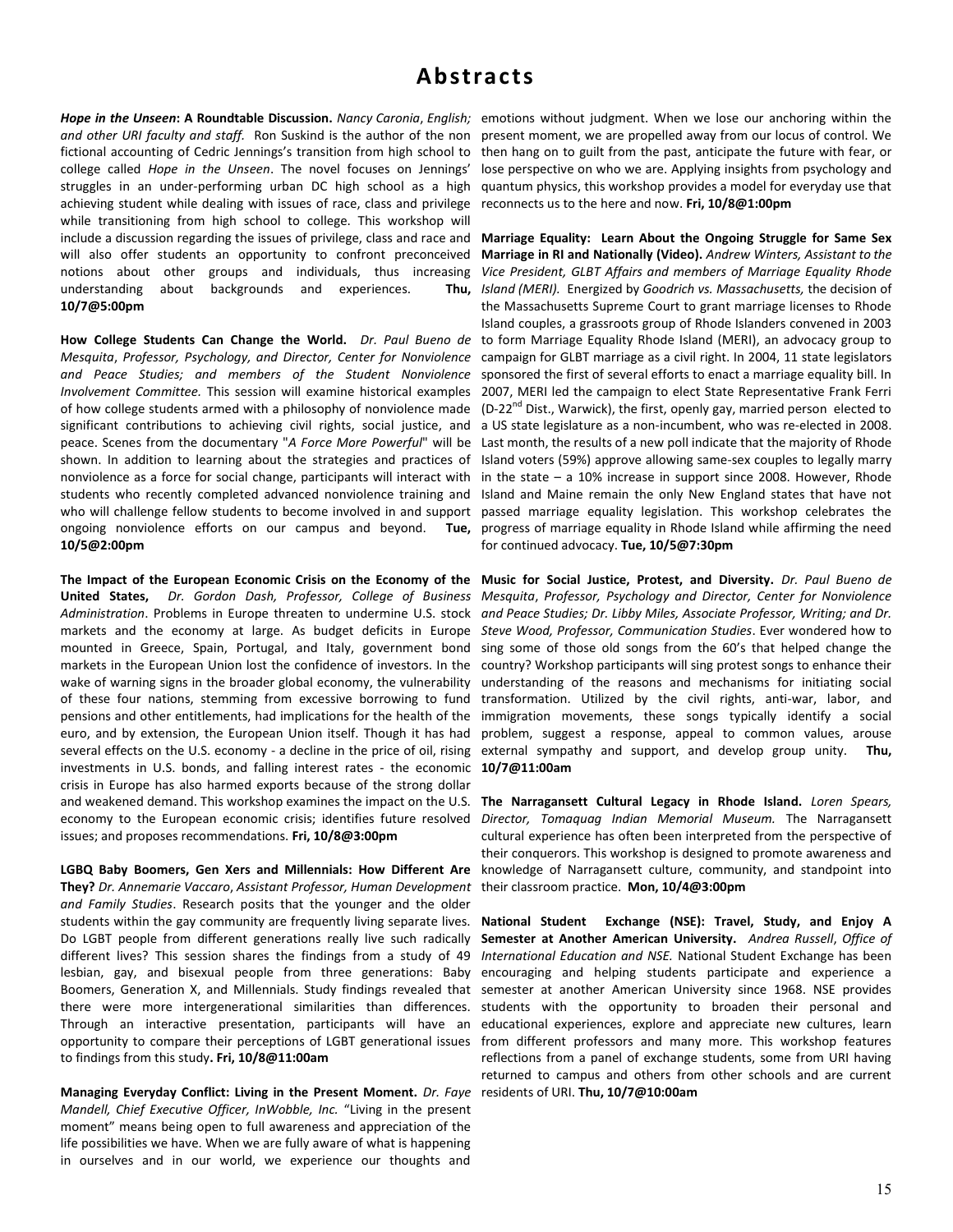*Mila Tsikhotskiy*, *Student Nonviolence Involvement Committee.* One of who are considering graduate school in the future. **Mon,**  the many former Soviet bloc nations still dominated by Russia and its stateowned energy corporation Gazprom, Ukraine transformed its national political identity through the nonviolent people's uprising known as the **Peace and Harmony Meditation.** *Dr. Celina Pereira, Physician, Health*  Orange Revolution. In late 2004, the state declared Viktor Yanukovich, the handpicked Russian-backed candidate, the winner of Ukraine's presidential elections, over Viktor Yushchenko, the outspoken opposition leader of the orange-colored Our Ukraine party. A half-million Ukrainians braved freezing temperatures for 17 days in Kiev, the capital, to protest the election fraud in the face of violent threats from the government. Though the protest did not eliminate Russian dominance, the Orange Revolution has led to the creation of greater press freedoms, fair election reforms, and constitutional reforms that balance legislative and executive authority. **Tue, 10/5@9:30am** 

**Out of Diversity: We Speak.** *Dr. Jody Lisberger, Director, and Assistant Professor, Women's Studies; Earl Smith III, Assistant Dean, Arts & Science; Zuleika Toribio, Junior, Women Studies; Dr. Ian Reyes, Assistant Professor, Communication Studies; Danielle Henderson, Sophomore, English and Women's Studies; Dr. Alycia Mosley Austin, Director, Graduate Recruitment and Diversity Initiatives; Adeyemi Ogunade, Graduate Student, Labor Relations & Human Resources; Dr. Helen Mederer, Professor, Sociology/Anthropology; and other students and faculty who will be speaking about their lives in relation to diversity.*  Students and faculty rarely find time to engage each other around the arts and share the value of their individual and collective lives. This reading of expressive writing from four culturally diverse faculty and four students will reveal the influences of our diverse ways of being and knowing ourselves and our significant others. By reaching across boundaries of education, discipline, age-generation, ethnicity, race, and sexuality this reading celebrates the impact of multiculturalism on our intellectual, spiritual, emotional, physical, and occupational choices, and enables us to model collaboration. **Thu, 10/7@2:00pm**

**"Papers": Stories of Undocumented Youth.** *Marta Martinez*, *Member, Planning Committee*, *Cesar Chavez Scholarship Fund*. Imagine that you couldn't apply for a driving license! Imagine that you were unable to work legally! Imagine that you could be deported from the country of your birth to a country which was new to you! These are some of the scenarios which confront the 1.8 million undocumented immigrant youth who currently live in the United States. About 65,000 undocumented children and youth who have lived in the U.S. for at least five years annually graduate from high school. *Papers* presents the narratives of five undocumented youth from Portland, OR, who become deportable at age 18. The five youth, two of them Mexican, one Korean, one Jamaican, and one Guatemalan, struggle to overcome contradictions and create meaning in their lives. The video and discussion invites attendees to raise their awareness of this often invisible population, and to lend support to the DREAM Act, introduced in Congress in 2009 to provide a pathway to citizenship status and deportation relief for these children and youth as they enter college or military service. **Thu, 10/7@5:00pm**

**Pathways to Graduate School: Diversity Trends and Experiences in Becoming a Promising Scholar***. Dr. Nasser Zawia, Dean, Graduate School, Dr. Alycia Mosley Austin, Director, Graduate Recruitment and Diversity Initiatives; and Dr. Paul Bueno de Mesquita*, *Professor, Psychology, and Director, Center for Nonviolence and Peace Studies; and Graduate student panelists.* This forum presents current trends and information on getting into and successfully completing graduate school, with particular emphasis on the recruitment and issues related to entering graduate programs in the fields of science, technology, engineering and mathematics. Graduate students will join the discussion to share their reflections and advice based their graduate

**"Orange Revolution": Political Protest Leads to Liberation (Video).**  school journey and experiences. This session welcomes all students **10/4@3:00pm**

> *Services and Sheila Mitchell, R.N., Health Services; Dr. Paul Bueno de Mesquita*, *Professor, Psychology, and Director, Center for Nonviolence and Peace Studies; Dr. Art Stein, Professor Emeritus, Political Science; Claire Sartori-Stein, Lecturer, Psychology, Feinstein College of Continuing Education; Melvin Wade, Director, Multicultural Center; and Students from the Center for Nonviolence and Peace Studies.* Deriving its origins from the ancient Eastern religions, particularly those of India, China, and Japan, meditation is both a body of ancient spiritual practices and a set of contemporary mind-body techniques. It seeks to center the mind by concentrating focus on an object of attention, freeing the mind from material attachment, and opening the mind to heightened consciousness. This gathering increases awareness of basic principles and practices, and offers an opportunity to direct collective energies to attaining peace and harmony on the URI campus. **Fri, 10/8@12:00pm**

> **Predictors of College Persistence**. *Dr. Mailee Kue, Assistant Director, Multicultural Center*. Minority college student enrollment has doubled from 15 to 32 percent within the past thirty years, with the growth expecting to continue into the near future. While there are gains in the enrollment of minority students in higher education, there remains a completion gap for these students. Discussion will focus on some of the predictors of college persistence and whether these predictors differ between majority and minority student populations. This workshop identifies challenges and implications for retention for higher education faculty, staff, and administrators. **Fri, 10/8 @12:00pm**

> **Preparing URI Students for the Diverse Business Workforce of the 21st Century.** *Carlos Cedeno*, *Regional Manager, Inroads; and David Reilly, Coordinator, MetLife.* Today's business corporations require a welleducated workforce in order to adapt to changing markets and environments. However, many employers are questioning the workplace readiness of today's college graduates. Internships, cooperative education, workforce and advocate seminars provide strategies for employers to becomes proactive in the grooming of the future workplace. Inroads is a national and regional leader in assisting corporations in developing outstanding minority students for professional business careers. MetLife is one of the primary corporate supporters and key clients of Inroads. Nationally, MetLife has over 90 Inroad interns through its enterprise. Internships through Inroads require commitment to specific standards, and participation in training workshops, staff coaching, and community service. This workshop identifies some of the key benefits to student employers and universities of collaborating on workforce diversity; and describes some of the key characteristics underlying successful internship experiences. **Fri, 10/8 @4:00pm**

> **Promising Scholars: Graduate Student Research Symposium on Diversity.** *Dr. Paul Bueno de Mesquita*, *Professor, Psychology, and Director, Center for Nonviolence and Peace Studies; Dr. Nasser Zawia, Dean, Graduate School; and Dr. Alycia Mosley Austin, Director, Graduate Recruitment and Diversity Initiatives.* This forum presents the research experiences of current URI graduate students based on their thesis and dissertation work on various diversity-related topics in fields such as the social sciences, human sciences, humanities, fine arts, and education. This interdisciplinary session welcomes both graduate and undergraduate students and faculty interested in the process of research aimed at studying various aspects of diversity and multicultural topics. **Mon, 10/4@4:00pm**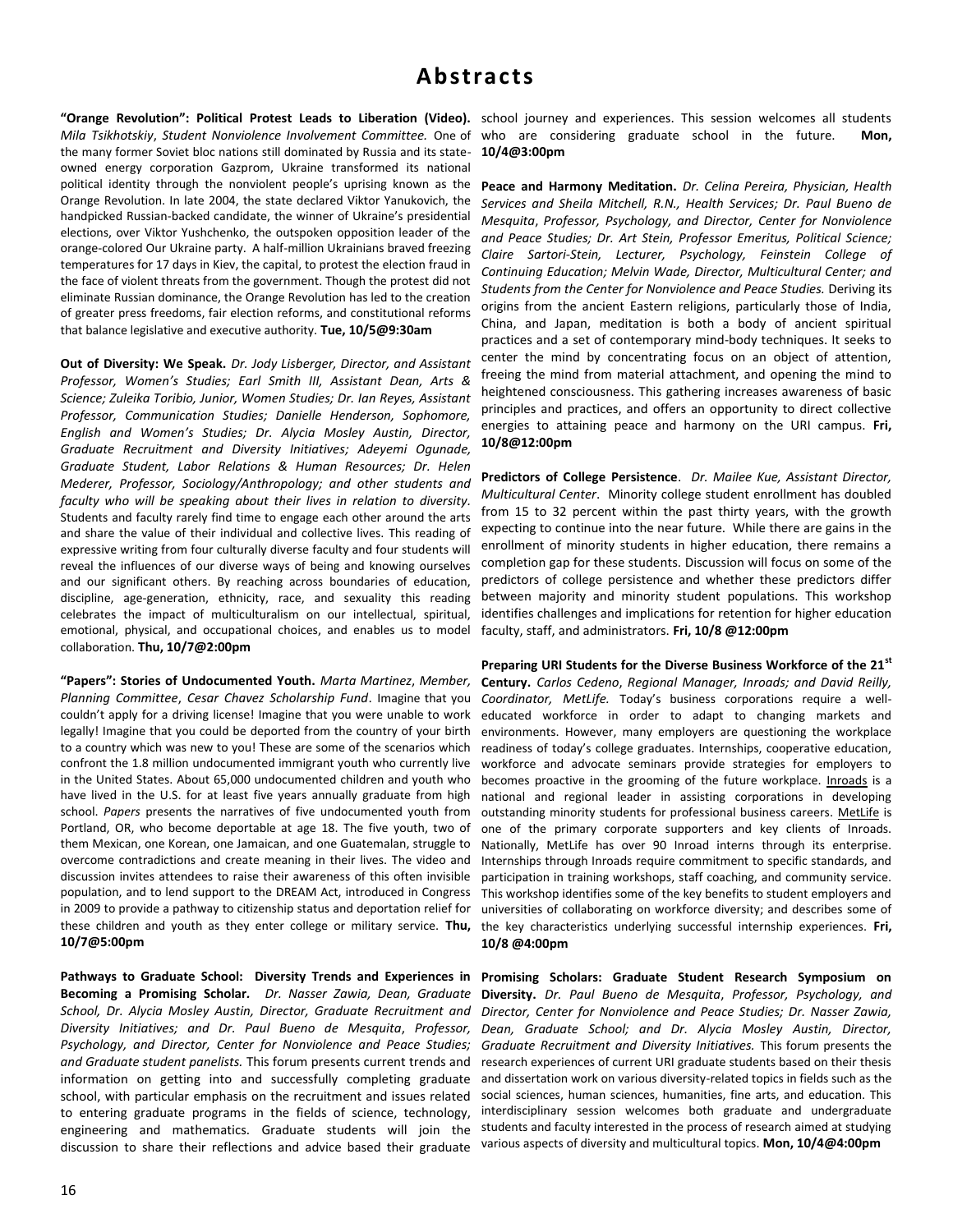"Pudding" the ABILITY Back into Disability: Interactive Simulation & its political impact as a wedge issue polarizing the political parties and Reflection about Disabilities. (Participation limited to the first 30 the elections; its legal impact (as a factor in the rise of anti-Hispanic people) Krista Simeone, President, Students for a More Accessible hate crimes); and its economic impact (as a negative force in the U.S. *Campus (SMAC), and Senior, Psychology; and members of Students for a More Accessible Campus. "*Pudding" is a 75-minute workshop directed toward spreading disability/accessibility awareness. Participants will engage in several simulation exercises geared toward experiencing the impairments associated with different types of disabilities. Each station will simulate physical, learning, hearing, and visual disabilities. Students will also be given the opportunity to reflect on their experiences through an open discussion facilitated by members of Students for a More Accessible Campus, and Disability Services staff. Participants will be asked to complete Learning Outcome Assessment forms to gauge the effectiveness of the workshop. **Tue, 10/5@3:30pm**

**Queer Students of Color and Mental Health: The Impact of Multiple Demands, Social Support, Self Care and Burnout.** *Dr. Jasmine Mena*, *University Psychologist, Counseling Center;* and *Dr. Annemarie Vaccaro*, *Assistant Professor, Human Development and Family Studies.* The experiences of self-identified queer college students of color, as articulated in two qualitative studies, reveal how these students coped with many demands including academics, family and activism. While participants exhibit innumerable strengths, they often contended with external and internal pressures, limited social support, poor boundaries and self care. The presenters will discuss recommendations for counselors, student affairs staff, faculty and student peers. Audience members will be engaged in a self assessment of their sources of change. **Fri, 10/8@10:00am**

**Religious Extremism: Attractions and Personal Costs as Seen Through the Lens of a Jewish Fiction Writer.** *Joan Leegant, Author and Visiting Writer.* Stressing the importance of multicultural learning, the need to break down stereotypes and prejudice, and the wellness that comes from understanding the harmony that can exist between "one's own will read from and talk about the process of writing her new novel, *Wherever You Go.* The novel, set in Israel, illuminates the pull toward religion, the complexities of living a cause-driven life, and the attractions of extremism and its costs. Reviewers of the novel make clear its relevance to the "multicultural" and spiritual crises our world faces today: "In a sweeping, beautifully written story, Joan Leegant demanding faith. Emotionally wrenching and unmistakably timely, *Wherever You Go* shines a light on one of the most disturbing elements in Israeli society: Jewish extremist groups and their threat to the modern democratic state. **Thu, 10/7@3:30pm**

**The Rise of Anti-Hispanic Bias in the United States: America at a Political Crossroad. How Culturally Arid is Arizona?** *Dr. Tom Morin*, *Professor, Languages*. On April 23, 2010, Gov. Jan Brewer (R-AZ) signed **Shallow Pools and Leaky Pipelines: Challenges in Building a Diverse**  Senate Bill 1070 into law. The law requires that all documented immigrants in Arizona carry registration documents with them at all times; obligates law enforcement officials to request display of these documents when there is reasonable suspicion; and sanctions employers and agencies who shelter, transport, and hire undocumented workers. Critics of the legislation say that it ignores the economic implications for business, while supporters insist it enforces existing federal laws. In Arizona, the 1.8 million Latinos represent about presentation and panel discussion will examine these issues; propose 29% of the state's population. With 1.1 million born in the United States strategies for recruitment; and retention of a more diverse pool of and about 700,000 foreign-born, Latinos born elsewhere represent 11% students in STEM fields. **Fri, 10/8@1:00pm**of Arizona's work force. This workshop discusses the Arizona legislation;

and other American economies). **Mon, 10/4@6:00pm**

**The Rwanda Healing Project.** *Robert DiFilippo, Principal Hydrogeologist, Aquaterra Technologies, Inc.* In 1994, civil war between the Hutu and the Tutsi – Rwanda's largest tribes erupted into genocide. During a period of 100 days, two extremist Hutu militias killed as many as one million of the rival Tutsi and moderate Hutu sympathizers. Among the atrocities committed, rape and AIDS were utilized as weapons of war. Thousands of children were orphaned. The brutality and destruction left behind a legacy of trauma. In 2004, a conversation between Lily Yeh, founding Director of Barefoot Artists, Inc., and Jean Rukirande, a Regional Coordinator of the Rwanda Red Cross resulted in Yeh's visit to Rwanda, and the consequent formation of the Rwanda Healing Project. Working with genocide survivors in two localities, the Project seeks to transform the human and physical environment through art; health care, and economic and community development. Among the initiatives a program for the education of children, a young women's support group, and a health education center have been established. Small business enterprises in sewing, basket weaving, and the production of sunflower oil have been created. Rainwater tanks and latrines have been built. Participants will discuss strategies for helping individuals and communities examine innovate responses from the Rwanda people. **Wed, 10/6@3:00pm**

support and self care practices with the aim of encouraging positive Safe Food, Healthy Planet. Dr. Lori Pivarnik, Coordinator, Food Safety spirit" and "outside forces," prize-winning fiction writer Joan Leegant this program are to 1. Assist RI growers in applying food safety *Outreach; and Martha Smith Patnoad, Professor, Food Nutrition and Science*. Access to nutritious, locally grown fruits and vegetables and the corresponding viability of local agriculture is important to all Rhode Islanders. However, issues related to food safety must first be addressed or nutrition and sustainability of locally grown produce can be compromised. These concerns are being addressed by the voluntary Rhode Island Good Agricultural Practices (GAP) Program. The goals of principles to the planting, growing, harvesting, processing and transporting fruits and vegetables in an effort to reduce the risk of food borne illness and 2. Encourage RIGAP certified growers to utilize the program as a marketing tool to promote locally grown produce. **Wed, 10/6@10:00am**

weaves together three lives caught in the grip of a volatile and The Seven Continents Culture Show. Brandford Davis, President, *CLASSE, and Senior, Communication Studies and African-American Studies.* The culture show has become the contemporary vehicle by which students and student organizations symbolically unite the campus under one roof and learn about each other's culture through music, dance, fashion, drama, poetry, and the visual arts. **Thu, 10/7@7:00pm**

> **STEM Workforce**. *Dr. Alycia Mosley Austin*, *Director, Graduate Recruitment and Diversity Initiatives.* Closing the racial gap in the science, technology, engineering, and math (STEM) disciplines is an ongoing struggle in higher education. Why do so few underrepresented minority students who begin their undergraduate careers with an interest in science go on to complete degrees in those fields? Why do even fewer pursue advanced degrees in STEM disciplines? This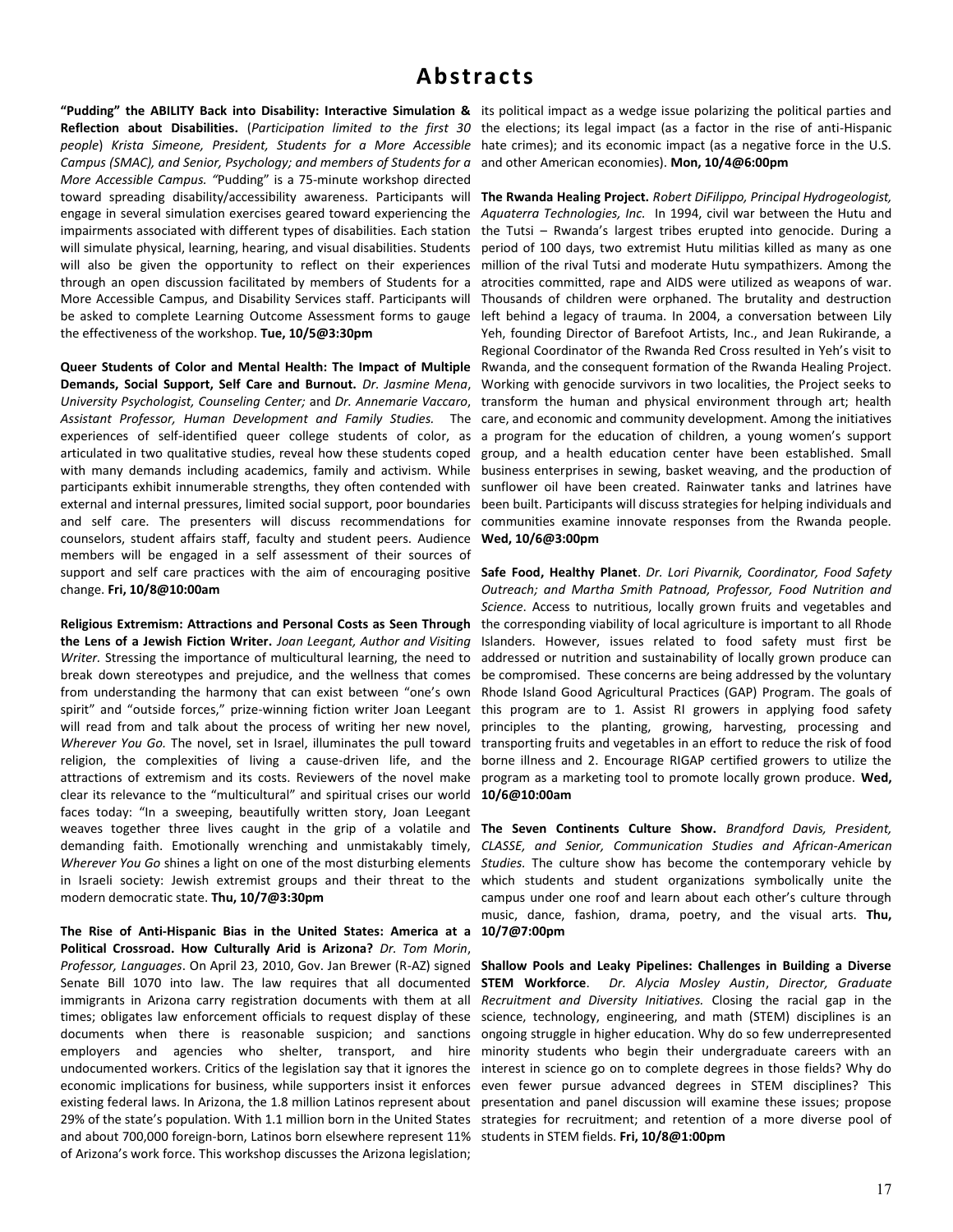Shared Planet, Shared Resources; CELS Student Club Displays. Stress is our body's response to change, pressure or threat to our well-*Nutrition Club, Animal and Veterinary Science Club, Women in Science Sorority, Wildlife Conservation Club, CELS Energy Fellows and Horticulture Club.* This exhibit presents the work of undergraduate students in the URI College of the Environment and Life Sciences in chronicling efforts to preserve the planet Earth and its inhabitants. Participants will be invited to discuss concepts of sustainability, and to comment on ways people can use to hold themselves accountable. **Wed, 10/6@11:00am**

**Shared Planet, Shared Resources Luncheon and Roundtable Discussion: Local and Sustainable Foods for a Livable Planet.**  *(Participation is limited to first 40 people) Dr. Nancy Fey-Yensan, Associate Dean, Human Science and Services; Dr. Ingrid Lofgren, Assistant Professor, Nutrition and Food Sciences; Dr. Rebecca Brown, Assistant Professor, Plant Sciences and Entomology; Kristen Castrataro, Research Associate II, CELS Cooperative Extension; and Dr. Becky Sartini, Assistant Professor, Fisheries, Animal and Veterinary Sciences.*  One of the most daunting issues of the  $21<sup>st</sup>$  century is the preservation of scarce agricultural resources while producing healthful, accessible and affordable food for everyone. Join us and Rhode Island farmers for a local foods focused luncheon paired with roundtable discussions of these challenges facing consumers and the local farming community. Lunch is free, but pre-registration is required. (Sponsored by the College of the Environment and Life Sciences) **Wed, 10/6@12:00pm**

**Social/Political Protest in Hip-Hop, from the 1980s to Today.** *Scott Vaudreuil*, *Freshman, Computer Science.* Despite their tendency toward graphic, even profane content, hip-hop lyrics present valid political beliefs, hopes and messages. This workshop will discuss how hip-hop expressed and influenced the political ideals of a generation by deconstructing the lyrics from songs by artists, such as Lil Wayne, Eminem, Nas, and the University of Rhode Island's own Sage Francis, '99, who co-founded the URI Diversity Week Poetry Slam/Open Mic. Examining the viewpoints from black, white, Asian-American, and Hispanic rappers, this presentation establishes the case for hip- hop as a vehicle for social protest. **Mon, 10/4@6:00pm**

**SRI-AHEC Pathways to Nursing Dinner.** *(Participation by Invitation Only) Dr. Delores M. Walters, Associate Director, Southern Rhode Island Area Health Education Center.* In conjunction with the Area Health Education Center (AHEC), the College of Nursing has launched the Southern Rhode Island Area Health Education Center for the purpose of increasing the cultural and representational diversity of health practitioners, and improving primary and preventative health care in underserved communities. Eighteen URI students from underserved communities have been recruited into the College of Nursing's Pathways to Nursing program. These students and their mentors will engage in a Q&A with Dr. Esteban Gonzalez Burchard, the 2010 Lifespan Keynote Speaker for URI Diversity Week. **Wed, 10/6@5:30pm**

**The Stream Between Extremes: Diversity Within Faith Traditions.** *Fr. Matthew Glover, Reverend, URI Catholic Center; Rev. Jennifer Phillips, Episcopal Chaplain Associate, St. Augustine's Episcopal Church and Research Office; Fr. Anthony Perkins, Reverend, St. Michael Ukrainian Orthodox Church; and Amy Olson, Executive Director, URI Hillel, The Jewish Center.* In a world in which religious discourse is often polarizing and oppositional, this panel brings together religious leaders from different faith traditions on campus to share hopeful perspectives on how the world's religions can transcend differences and achieve mutual respect locally and globally. **Tue, 10/5@2:00pm**

**Stress Reduction Through Knowing Yourself.** *Dr. Celina Pereira, Physician, Health Services, and Sheila Mitchell*, *R. N., Health Services.* 

being. This workshop will teach you to use your inner resources to recognize and relieve the causes and symptoms of stress through practical mind and body relaxation techniques, including meditation and breathing to increase mindfulness. Participants will have the opportunity to learn techniques that enable them to decrease their levels of stress, and to experience life more fully. **Wed, 10/6@12:00pm**

**Student Senate Open Forum on Diversity.** *Brandford Davis, Chair, Cultural Affairs, David Coates, President; Gianna Prata, Vice President, and other members of Student Senate.* As the representative voice for undergraduate students in the governance of the University, the URI Student Senate believes that dialogue, interaction, and collaboration with diverse students helps to prepare all students for learning, living, and working in the diverse, globalized, and interconnected world of the  $21<sup>st</sup>$ century. Through this forum, the Student Senate provides students a series of opportunities to brainstorm and engage in small-group discussions on campus diversity topics, such as promoting diversity, inclusion, and equity among undergraduate students. **Tue, 10/5@6:00pm**

**Sustainable Walking Tours of the URI Botanical Gardens**. *(Participation is limited to first 25 people) Dr. Brian Maynard, Professor and Chair, Plant Sciences and Entomology*. The URI Botanical Gardens were developed in the early 1990's on the principle of education, outreach and research in sustainable landscape systems. In the last 18 years the 4.6 acre gardens have served as a model of sustainability - with very little pesticides or irrigation applied and truly pest-free plants showcased for the public. Join a horticulture professor for an educational tour highlighting the history and botany of this wonderful gem of the URI campus. **Wed, 10/6@10:00am and 2:00pm**

**Tips for Success: The Experience of Successful Latino Business People.**  *Dr. Megan Echevarria, Director, Spanish International Engineering Program, and Associate Professor, Spanish; and Dr. Ignacio Perez-Ibanez, Director, Language Learning Resource Center.* A panel of three successful Hispanic business people will engage participants in a discussion about career directions in business. Presenters will share tips and strategies with undergraduates to help them in their current academic careers and their professional paths upon graduation. The role modeling is expected to help students increase their motivation for academic success, assist with career planning, and provide them with access to information about advanced careers. **Mon, 10/4@1:00pm**

**Understanding the Support Needs of Students with Asperger's Syndrome.** *Pamela Rohland, Assistant Director; Rosemary Lavigne, Coordinator; and Matt Cooper, Coordinator, Disability Services for Students.* Asperger's Syndrome affects approximately 2.5 people per 10,000 people, with males being diagnosed more than females. Asperger's Syndrome is categorized by impaired use of nonverbal behaviors; unable to develop appropriate peer relationships; lack of seeking out shared enjoyment with others; lack of social or emotional reciprocity; abnormal preoccupation with interests; inflexible adherence to specific, nonfunctional routines; repetitive or stereotyped motor mannerisms; and preoccupation with parts of objects. More recently, Asperger's Syndrome has been mentioned in the news and portrayed through various media outlets. The purpose of this presentation is to educate and increase awareness of participants' knowledge and perception of individuals with Asperger's Syndrome. Various video clips of potential symptoms of Asperger's Syndrome will be shown in order to inform discussions about the accuracy of the portrayal, and public acceptance of the medical condition. **Fri, 10/8@2:00pm**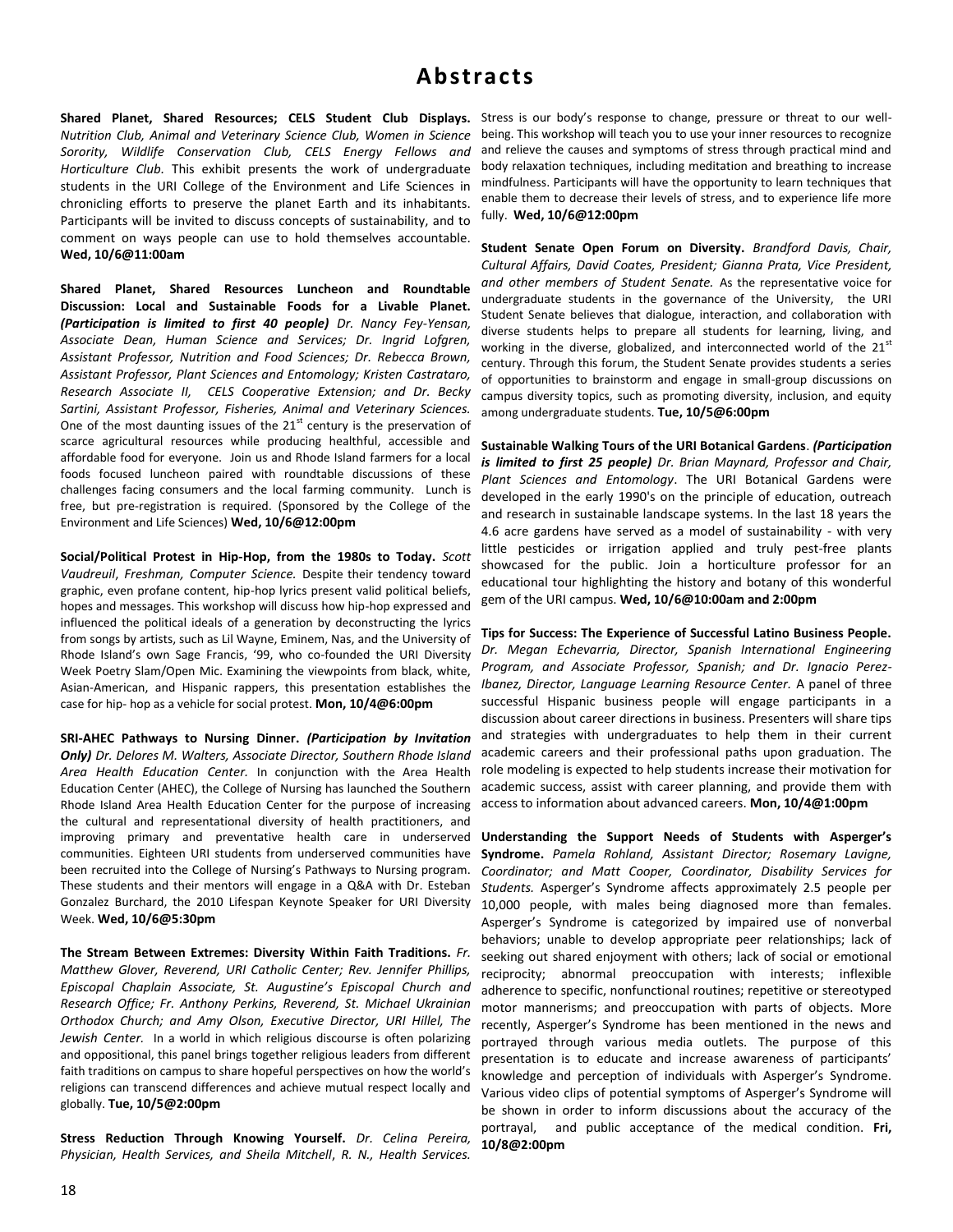The US Anti-Immigration Discourse and De-humanizing the Other. *Dr.* the coastline of the Gulf of Guinea. Here, students will study at the U.S.-Mexico border has become "a symbolic stage upon which the portrays Mexicans and other non-white immigrants as disproportionate consumers of public education, health, and other social services; as threats to law and order, and community stability; as agents of the international drug cartels and as budding terrorists. A major effect of the dominant anti-immigrant narrative has been to obscure the vital role that immigrants perform in stabilizing the immigrants perform in stabilizing the U.S. economy. Mainstream economists believe that the deportation of 12 million undocumented Latino workers would further dampen prospects for economic growth in household construction, agriculture, food processing and services; increase inflationary pressure and harm Social Security and Medicare. This workshop will deconstruct some principal assumptions underlying the discourse; describe some of the factors that drive immigration; and discuss policies such as the militarization of the border, NAFTA, and the restriction of visa applications that are having unintended consequences. **Tue, 10/5@3:30pm**

**URI Diversity Week Focus Group: What Does it Mean to be Multiculturally Competent?** *Dr. Leanne Mauriello, Vice President, Research and Product Development, ProChange; Simay Gokbayrak, Director, Multicultural Center.* Participate in a one hour session to offer your opinions on what it means to be multiculturally competent. Discussion will focus on what behaviors can identify someone as being multiculturally competent, what the advantages and disadvantages are of being multiculturally competent, and what situations are the most challenging for displaying multicultural competence. Your feedback will inform a new research project being conducted in collaboration with the Multicultural Center and Pro-Change Behavior Systems, Inc. To indicate your interest in participating in a focus group, e-mail [maileekue@uri.edu.](mailto:maileekue@uri.edu) **Fri, 10/8@4:00pm**

**The URI Multicultural Center Dialogue Project: Deconstructing and Problem-Solving Issues of Diversity on Campus.** *Tripp Hutchinson, Staff, Housing and Residential Life; and Michaela Cashman, Junior, Environmental Science and Management.* Sustained Dialogue (SD) is a semi-structured model of dialogue that challenges participants to rely upon their own resources as they learn and practice skills needed to be effective leaders and citizens in diverse groups. In this workshop, students from multiple primary identity groups will meet to learn the SD model, and to use it to explore differences as well as common ground in personal and group perspectives and experiences on campus and beyond. The workshop will provide a basis for interested students to work through the five stages of the SD model over the course of the semester: (1) understanding the self and the need for dialogue; (2) naming, mapping, and prioritizing key issues; (3) probing problems and relationships to identify why issues matter and how to solve them; (4) designing a scenario for change; and (5) acting together. **Thu, 10/7@11:00am**

**URI Summer Study in Ghana Preview: General Information Session.**  *Samuel Aboh, Alumnus, '10, African and African American Studies.* This workshop introduces students to the benefits of studying in Africa, and the necessary steps which need to be taken when considering a study abroad. The city of Cape Coast is the capital of the central region of Ghana. It is located 165km west of the Ghanaian capital of Accra along **10/6@11:00am**

Rosaria Pisa, Lecturer, Sociology/Anthropology. Some theorize that the modern campus and explore the bustling and historic city of Cape Coast nation's insecurities and fears, hopes and dreams are projected for have the exciting opportunity to learn and experience African American public consumption". Over the last five decades, U.S. politicians have Studies in an environment which promotes both academic and personal utilized the media to construct an anti-immigration discourse that growth. Visual aids will be used to increase awareness and with visits to the ocean side, fishing villages and more. Students will understanding of all in attendance about the several rich, varied and multifaceted heritage and cultures of the Ghanaian people. **Tue, 10/5@6:00pm**

*Graduate Research Assistant*, *ProChange*; *and Dr. Mailee Kue, Assistant Hour in Paradise*, won the PEN New England Book Award; and the **Wherever You Go: A Jewish Novelist's Challenge in Writing About Contemporary Israel.** *Joan Leegant*, *Author, and Visiting Writer.* How far are we willing to go in the name of a cause? What drives otherwise rational people to embrace radical religious and nationalist beliefs—and at what cost? These are the questions that run through Leegant's timely novel, which brings to life the story of three young Jewish Americans in Israel caught in the vortex of radical political and religious beliefs. The Miami Herald described the book as "Pitch-perfect rendering of individuals torn between earthly and heavenly Jerusalem's…. *WHEREVER YOU GO* is a lively, full novel by an elegant, ironic writer who handles the topics of terror and messianic violence as agilely as she does love and redemption." Formerly a lawyer, for eight years Leegant taught writing at Harvard University. Since 2007, she has lived half the year in Tel Aviv, where she has been the visiting writer at Bar-Ilan University, and a frequent lecturer for the United States State Department. In 2004, her anthropology of short stories collection, *An*  Wallant Award for Jewish Fiction, and was a finalist for the National Jewish Book Award. **Thu, 10/7@7:30pm**

> **Who You Callin' A B\*\*\*\*?: Women in Hip-Hop and A New Kinda Feminism.** *Kalyana Champlain*, *Artist, Isis Storm.* In today's world, it is important to develop solid theories that can explore society, language and culture in a way that compliments and completes the shift of thinking, living and communicating. Women in hip hop give us a new type of feminism; one that is not constrained by race, class or gender but driven by the intersection of these three qualities. This workshop will observe Kalyana's Master's Thesis *"Who You Callin' A B\*\*\*\*?" Women in Hip-Hop as a means to Establish and Validate a Post Colonial Feminist Rhetorical Theory*. It will explore the dialogue of women in hiphop through the thesis, video, audio and performance ending in discussion on 'What exactly is a new feminism for today and can hiphop help?' **Thu, 10/7@12:30pm**

> **Working in Fisheries in West Africa.** *Dr. Kathleen Castro, Director, URI Fisheries Center.* Fish are the last true natural resources that are "hunted." If properly managed, fish populations are renewable. However, the need for food and poverty alleviation worldwide is rapidly overwhelming our ability to create sustainable long term fisheries. West African countries are heavily dependent on fish as the primary source of protein. In Senegal alone, fisheries provide 70% of all the animal protein. With no other choices available to them, more and more people are migrating to the coast to become fishermen. The open access regimes, high poverty levels and malnutrition are drivers for increased effort on the fisheries resources for short term need. This presentation will discuss the current fisheries projects we are working on in West Africa designed to improve the management of the fisheries using capacity building and empowerment of stakeholders to comanage the resources; creating Land Grant-Sea Grant models for engagement of universities and helping to balance the domestic/export markets to bring maximum benefit for the country. **Wed,**